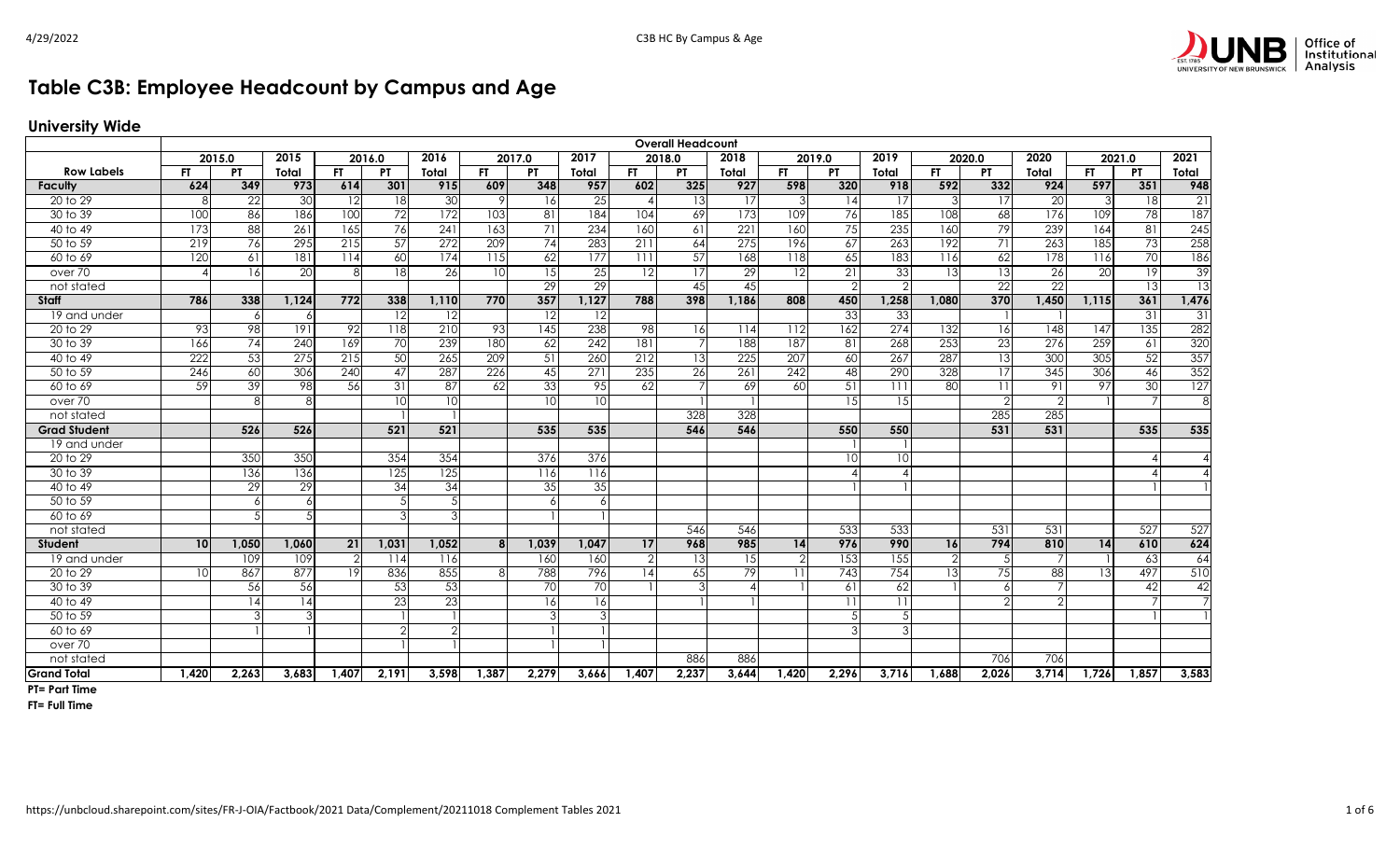

## **Table C3B: Em**

**University Wide**

| 2015.0<br>2015<br>2016.0<br>2016<br>2017.0<br>2017<br>2018.0<br>2018<br>2019.0<br>2019<br>2020.0<br>2020<br>2021.0<br>2021<br><b>Row Labels</b><br><b>FT</b><br><b>PT</b><br><b>FT</b><br><b>PT</b><br>FT.<br>FT.<br><b>PT</b><br><b>FT</b><br><b>PT</b><br>FT.<br><b>PT</b><br><b>PT</b><br>PT<br>Total<br><b>FT</b><br>Total<br>Total<br>Total<br>Total<br>Total<br>Total<br>100.0%<br>100.09<br>100.0%<br>100.0%<br>100.0%<br>100.0%<br>100.0%<br>100.0%<br>100.09<br>100.0%<br>100.0%<br>100.0%<br>100.0%<br>100.0%<br>100.0%<br>100.0%<br>100.09<br>100.0%<br>100.0%<br>100.0%<br>100.0%<br>Faculty<br>10.0%<br>0.0%<br>0.0%<br>0.0%<br>20 to 29<br>0.0%<br>10.09<br>0.0%<br>0.0%<br>0.0%<br>0.0%<br>0.0%<br>0.0%<br>0.0%<br>0.0%<br>0.0%<br>0.0%<br>0.0%<br>0.0%<br>10.0%<br>0.0%<br>10.0%<br>20.0%<br>30 to 39<br>20.0%<br>20.0%<br>20.0%<br>20.0%<br>20.0%<br>20.0%<br>20.0%<br>20.0%<br>20.0%<br>20.0%<br>20.0%<br>20.0%<br>20.0%<br>20.0%<br>20.09<br>20.0%<br>20.0%<br>20.0%<br>20.0%<br>20.0%<br>30.0%<br>30.0%<br>30.0%<br>30.0%<br>20.0%<br>30.0%<br>30.0%<br>30.0%<br>20.0%<br>30.0%<br>30.0%<br>30.0%<br>30.0%<br>30.0%<br>20.0%<br>20.0%<br>20.0%<br>20.0%<br>30.0%<br>30.0%<br>20.0%<br>40 to 49<br>30.0%<br>20.0%<br>30.0%<br>30.0%<br>30.0%<br>50 to 59<br>40.0%<br>20.0%<br>30.0%<br>40.0%<br>20.0%<br>30.0%<br>20.0%<br>30.0%<br>40.0%<br>30.0%<br>20.0%<br>30.0%<br>30.0%<br>20.0%<br>30.0%<br>20.0%<br>20.0%<br>20.0%<br>20.0%<br>20.0%<br>20.0%<br>20.0%<br>20.0%<br>20.0%<br>20.0%<br>20.0%<br>20.0%<br>20.0%<br>20.0%<br>20.0%<br>20.0%<br>20.0%<br>20.0%<br>20.0%<br>20.0%<br>20.0%<br>60 to 69<br>20.0%<br>0.0%<br>10.0%<br>0.0%<br>0.0%<br>0.0%<br>10.0%<br>0.0%<br>10.0%<br>0.0%<br>0.0%<br>0.0%<br>10.0%<br>0.0%<br>0.0%<br>0.0%<br>0.0%<br>0.0%<br>0.0%<br>0.0%<br>0.0%<br>0.0%<br>over 70<br>0.0%<br>0.0%<br>0.0%<br>0.0%<br>0.0%<br>0.0%<br>0.0%<br>0.0%<br>0.0%<br>0.0%<br>0.0%<br>0.0%<br>0.0%<br>0.0%<br>0.0%<br>0.0%<br>10.0%<br>0.0%<br>10.0%<br>0.0%<br>10.0%<br>not stated<br>100.0%<br>100.0%<br>100.0%<br>100.0%<br>100.0%<br>100.0%<br>100.0%<br>100.0%<br>100.0%<br>100.0%<br>100.0%<br>100.0%<br>100.0%<br>100.0%<br>100.0%<br>100.0%<br>100.0%<br>100.0%<br><b>Staff</b><br>100.0%<br>100.0%<br>100.0%<br>0.0%<br>0.0%<br>0.0%<br>0.09<br>0.0%<br>0.0%<br>0.0%<br>0.0%<br>0.0%<br>0.0%<br>0.0%<br>0.0%<br>0.0%<br>0.0%<br>0.0%<br>10.09<br>0.0%<br>0.0%<br>0.0%<br>0.0%<br>10.0%<br>19 and under<br>20.0%<br>10.0%<br>10.0%<br>20.0%<br>10.0%<br>30.09<br>20.0%<br>10.0%<br>30.0%<br>10.0%<br>20.0%<br>10.0%<br>0.0%<br>10.0%<br>10.0%<br>20.0%<br>10.0%<br>0.0%<br>40.0%<br>20 to 29<br>40.0%<br>40.09<br>20.0%<br>20.0%<br>20.0%<br>20.0%<br>20.0%<br>20.0%<br>20.0%<br>20.0%<br>20.0%<br>0.0%<br>20.0%<br>20.0%<br>20.0%<br>20.0%<br>20.0%<br>10.0%<br>20.0%<br>20.0%<br>20.0%<br>20.0%<br>30 to 39<br>20.0%<br>20.0%<br>30.0%<br>30.0%<br>20.0%<br>30.0%<br>20.0%<br>20.0%<br>30.0%<br>10.0%<br>30.0%<br>10.0%<br>20.0%<br>0.0%<br>20.0%<br>30.0%<br>10.09<br>20.0%<br>30.0%<br>0.0%<br>20.0%<br>10.0%<br>40 to 49<br>20.0%<br>30.0%<br>30.0%<br>10.0%<br>30.0%<br>30.0%<br>30.0%<br>10.0%<br>20.0%<br>30.0%<br>20.0%<br>20.0%<br>30.0%<br>50 to 59<br>20.09<br>30.0%<br>10.0%<br>20.0%<br>10.0%<br>30.0%<br>0.0%<br>10.0%<br>10.0%<br>10.0%<br>10.0%<br>10.0%<br>10.0%<br>10.0%<br>10.0%<br>0.0%<br>10.0%<br>10.0%<br>10.0%<br>10.0%<br>0.0%<br>10.0%<br>10.0%<br>10.0%<br>60 to 69<br>10.09<br>10.0%<br>10.0%<br>10.0%<br>10.0%<br>0.0%<br>0.0%<br>0.0%<br>0.0%<br>0.0%<br>0.0%<br>0.0%<br>0.0%<br>0.0%<br>0.0%<br>0.0%<br>0.0%<br>0.0%<br>0.0%<br>0.0%<br>0.0%<br>0.0%<br>0.0%<br>0.0%<br>0.0%<br>0.0%<br>over 70<br>0.0%<br>0.0%<br>20.0%<br>0.0%<br>0.0%<br>0.0%<br>0.0%<br>0.0%<br>0.0%<br>0.0%<br>0.0%<br>0.0%<br>0.0%<br>80.0%<br>30.0%<br>0.0%<br>0.0%<br>0.0%<br>0.0%<br>80.0%<br>0.0%<br>not stated<br>100.0%<br><b>Grad Student</b><br>100.0%<br>100.0%<br>100.0%<br>100.0%<br>100.0%<br>100.0%<br>100.0%<br>100.0%<br>100.0%<br>100.0%<br>100.0%<br>100.0%<br>100.0%<br>0.0%<br>0.0%<br>0.0%<br>0.0%<br>0.0%<br>0.0%<br>0.0%<br>0.0%<br>0.0%<br>0.0%<br>0.0%<br>0.0%<br>0.0%<br>0.0%<br>19 and under<br>70.0%<br>70.0%<br>0.0%<br>20 to 29<br>70.09<br>70.0%<br>70.0%<br>70.0%<br>0.0%<br>0.0%<br>0.0%<br>0.0%<br>0.0%<br>0.0%<br>0.0%<br>0.0%<br>0.0%<br>30.09<br>30.0%<br>20.0%<br>20.0%<br>20.0%<br>20.0%<br>0.0%<br>0.0%<br>0.0%<br>0.0%<br>0.0%<br>0.0%<br>30 to 39<br>0.0%<br>0.0%<br>0.0%<br>40 to 49<br>10.09<br>10.0%<br>10.0%<br>10.0%<br>10.0%<br>0.0%<br>0.0%<br>0.0%<br>0.0%<br>0.0%<br>10.0%<br>0.0%<br>50 to 59<br>0.0%<br>0.0%<br>0.0%<br>0.0%<br>0.0%<br>0.0%<br>0.0%<br>0.0%<br>0.0%<br>0.0%<br>0.0%<br>0.0%<br>0.0%<br>0.0%<br>0.0%<br>0.0%<br>0.0%<br>0.0%<br>0.0%<br>0.0%<br>0.0%<br>60 to 69<br>0.0%<br>0.0%<br>0.0%<br>0.0%<br>0.0%<br>0.0%<br>0.09<br>0.0%<br>0.0%<br>0.0%<br>0.0%<br>0.0%<br>100.0%<br>100.0%<br>100.09<br>100.0%<br>100.0%<br>100.09<br>100.0%<br>100.0%<br>not stated<br>100.0%<br>$100.0\%$<br>100.0%<br>100.0%<br>$100.0\%$<br>100.0%<br>100.0%<br>100.0%<br>100.0%<br>100.0%<br>100.0%<br>100.0%<br>100.0%<br>100.0%<br>100.0%<br>100.0%<br>100.0%<br>100.0%<br>100.0%<br>100.0%<br>Student<br>10.0%<br>10.0%<br>10.0%<br>10.0%<br>20.0%<br>10.0%<br>0.0%<br>10.0%<br>10.0%<br>10.0%<br>0.0%<br>10.09<br>10.0%<br>10.0%<br>0.0%<br>20.0%<br>20.0%<br>0.0%<br>0.0%<br>20.09<br>0.0%<br>19 and under<br>80.0%<br>20 to 29<br>100.0%<br>80.09<br>80.0%<br>90.0%<br>80.0%<br>80.0%<br>100.0%<br>80.0%<br>80.0%<br>80.0%<br>10.0%<br>10.0%<br>80.0%<br>80.09<br>80.0%<br>80.0%<br>10.0%<br>10.0%<br>90.0%<br>80.0%<br>10.0%<br>10.0%<br>10.0%<br>30 to 39<br>0.0%<br>10.09<br>10.0%<br>0.0%<br>10.0%<br>0.0%<br>10.0%<br>10.0%<br>0.0%<br>0.0%<br>10.0%<br>10.0%<br>10.0%<br>0.0%<br>0.0%<br>10.0%<br>10.0%<br>0.0%<br>0.0%<br>0.0%<br>0.0%<br>0.0%<br>0.0%<br>0.0%<br>0.0%<br>0.0%<br>0.0%<br>0.0%<br>40 to 49<br>0.0%<br>0.0%<br>0.0%<br>0.0%<br>0.0%<br>0.0%<br>0.0%<br>0.0%<br>0.0%<br>0.0%<br>0.0%<br>0.0%<br>0.0%<br>0.0%<br>0.0%<br>0.0%<br>0.0%<br>0.0%<br>0.0%<br>0.0%<br>0.0%<br>0.0%<br>0.0%<br>0.0%<br>0.0%<br>0.0%<br>50 to 59<br>0.0%<br>0.0%<br>0.0%<br>0.0%<br>0.0%<br>0.0%<br>0.0%<br>0.0%<br>0.0%<br>0.0%<br>0.0%<br>0.0%<br>0.0%<br>0.0%<br>0.0%<br>0.0%<br>0.0%<br>0.0%<br>0.0%<br>0.0%<br>0.0%<br>0.0%<br>0.0%<br>0.0%<br>0.0%<br>0.0%<br>60 to 69<br>0.0%<br>0.0%<br>0.0%<br>0.0%<br>0.0%<br>0.0%<br>0.0%<br>0.0%<br>0.0%<br>0.0%<br>0.0%<br>0.0%<br>0.0%<br>0.0%<br>0.0%<br>0.0%<br>0.0%<br>0.0%<br>0.0%<br>0.0%<br>0.0%<br>0.0%<br>over 70<br>0.0%<br>0.0%<br>0.0%<br>0.0%<br>90.0%<br>90.0%<br>0.0%<br>90.0%<br>0.0%<br>0.0%<br>0.0%<br>0.0%<br>0.0%<br>0.0%<br>0.0%<br>0.0%<br>0.0%<br>0.0%<br>0.0%<br>0.0%<br>90.0%<br>not stated<br><b>Grand Total</b> | $\%$ of HC |  |  |  |  |  |  |  |  |  |  |  |  |  |  |  |  |  |  |  |           |  |  |
|----------------------------------------------------------------------------------------------------------------------------------------------------------------------------------------------------------------------------------------------------------------------------------------------------------------------------------------------------------------------------------------------------------------------------------------------------------------------------------------------------------------------------------------------------------------------------------------------------------------------------------------------------------------------------------------------------------------------------------------------------------------------------------------------------------------------------------------------------------------------------------------------------------------------------------------------------------------------------------------------------------------------------------------------------------------------------------------------------------------------------------------------------------------------------------------------------------------------------------------------------------------------------------------------------------------------------------------------------------------------------------------------------------------------------------------------------------------------------------------------------------------------------------------------------------------------------------------------------------------------------------------------------------------------------------------------------------------------------------------------------------------------------------------------------------------------------------------------------------------------------------------------------------------------------------------------------------------------------------------------------------------------------------------------------------------------------------------------------------------------------------------------------------------------------------------------------------------------------------------------------------------------------------------------------------------------------------------------------------------------------------------------------------------------------------------------------------------------------------------------------------------------------------------------------------------------------------------------------------------------------------------------------------------------------------------------------------------------------------------------------------------------------------------------------------------------------------------------------------------------------------------------------------------------------------------------------------------------------------------------------------------------------------------------------------------------------------------------------------------------------------------------------------------------------------------------------------------------------------------------------------------------------------------------------------------------------------------------------------------------------------------------------------------------------------------------------------------------------------------------------------------------------------------------------------------------------------------------------------------------------------------------------------------------------------------------------------------------------------------------------------------------------------------------------------------------------------------------------------------------------------------------------------------------------------------------------------------------------------------------------------------------------------------------------------------------------------------------------------------------------------------------------------------------------------------------------------------------------------------------------------------------------------------------------------------------------------------------------------------------------------------------------------------------------------------------------------------------------------------------------------------------------------------------------------------------------------------------------------------------------------------------------------------------------------------------------------------------------------------------------------------------------------------------------------------------------------------------------------------------------------------------------------------------------------------------------------------------------------------------------------------------------------------------------------------------------------------------------------------------------------------------------------------------------------------------------------------------------------------------------------------------------------------------------------------------------------------------------------------------------------------------------------------------------------------------------------------------------------------------------------------------------------------------------------------------------------------------------------------------------------------------------------------------------------------------------------------------------------------------------------------------------------------------------------------------------------------------------------------------------------------------------------------------------------------------------------------------------------------------------------------------------------------------------------------------------------------------------------------------------------------------------------------------------------------------------------------------------------------------------------------------------------------------------------------------------------------------------------------------------------------------------------------------------------------------------------------------------------------------------------------------------------------------------------------------------------------------------------------------------------------------------------------------------------------------------------------------------------------------------------------------------------------------|------------|--|--|--|--|--|--|--|--|--|--|--|--|--|--|--|--|--|--|--|-----------|--|--|
|                                                                                                                                                                                                                                                                                                                                                                                                                                                                                                                                                                                                                                                                                                                                                                                                                                                                                                                                                                                                                                                                                                                                                                                                                                                                                                                                                                                                                                                                                                                                                                                                                                                                                                                                                                                                                                                                                                                                                                                                                                                                                                                                                                                                                                                                                                                                                                                                                                                                                                                                                                                                                                                                                                                                                                                                                                                                                                                                                                                                                                                                                                                                                                                                                                                                                                                                                                                                                                                                                                                                                                                                                                                                                                                                                                                                                                                                                                                                                                                                                                                                                                                                                                                                                                                                                                                                                                                                                                                                                                                                                                                                                                                                                                                                                                                                                                                                                                                                                                                                                                                                                                                                                                                                                                                                                                                                                                                                                                                                                                                                                                                                                                                                                                                                                                                                                                                                                                                                                                                                                                                                                                                                                                                                                                                                                                                                                                                                                                                                                                                                                                                                                                                                                                                                                                                              |            |  |  |  |  |  |  |  |  |  |  |  |  |  |  |  |  |  |  |  |           |  |  |
|                                                                                                                                                                                                                                                                                                                                                                                                                                                                                                                                                                                                                                                                                                                                                                                                                                                                                                                                                                                                                                                                                                                                                                                                                                                                                                                                                                                                                                                                                                                                                                                                                                                                                                                                                                                                                                                                                                                                                                                                                                                                                                                                                                                                                                                                                                                                                                                                                                                                                                                                                                                                                                                                                                                                                                                                                                                                                                                                                                                                                                                                                                                                                                                                                                                                                                                                                                                                                                                                                                                                                                                                                                                                                                                                                                                                                                                                                                                                                                                                                                                                                                                                                                                                                                                                                                                                                                                                                                                                                                                                                                                                                                                                                                                                                                                                                                                                                                                                                                                                                                                                                                                                                                                                                                                                                                                                                                                                                                                                                                                                                                                                                                                                                                                                                                                                                                                                                                                                                                                                                                                                                                                                                                                                                                                                                                                                                                                                                                                                                                                                                                                                                                                                                                                                                                                              |            |  |  |  |  |  |  |  |  |  |  |  |  |  |  |  |  |  |  |  |           |  |  |
|                                                                                                                                                                                                                                                                                                                                                                                                                                                                                                                                                                                                                                                                                                                                                                                                                                                                                                                                                                                                                                                                                                                                                                                                                                                                                                                                                                                                                                                                                                                                                                                                                                                                                                                                                                                                                                                                                                                                                                                                                                                                                                                                                                                                                                                                                                                                                                                                                                                                                                                                                                                                                                                                                                                                                                                                                                                                                                                                                                                                                                                                                                                                                                                                                                                                                                                                                                                                                                                                                                                                                                                                                                                                                                                                                                                                                                                                                                                                                                                                                                                                                                                                                                                                                                                                                                                                                                                                                                                                                                                                                                                                                                                                                                                                                                                                                                                                                                                                                                                                                                                                                                                                                                                                                                                                                                                                                                                                                                                                                                                                                                                                                                                                                                                                                                                                                                                                                                                                                                                                                                                                                                                                                                                                                                                                                                                                                                                                                                                                                                                                                                                                                                                                                                                                                                                              |            |  |  |  |  |  |  |  |  |  |  |  |  |  |  |  |  |  |  |  |           |  |  |
|                                                                                                                                                                                                                                                                                                                                                                                                                                                                                                                                                                                                                                                                                                                                                                                                                                                                                                                                                                                                                                                                                                                                                                                                                                                                                                                                                                                                                                                                                                                                                                                                                                                                                                                                                                                                                                                                                                                                                                                                                                                                                                                                                                                                                                                                                                                                                                                                                                                                                                                                                                                                                                                                                                                                                                                                                                                                                                                                                                                                                                                                                                                                                                                                                                                                                                                                                                                                                                                                                                                                                                                                                                                                                                                                                                                                                                                                                                                                                                                                                                                                                                                                                                                                                                                                                                                                                                                                                                                                                                                                                                                                                                                                                                                                                                                                                                                                                                                                                                                                                                                                                                                                                                                                                                                                                                                                                                                                                                                                                                                                                                                                                                                                                                                                                                                                                                                                                                                                                                                                                                                                                                                                                                                                                                                                                                                                                                                                                                                                                                                                                                                                                                                                                                                                                                                              |            |  |  |  |  |  |  |  |  |  |  |  |  |  |  |  |  |  |  |  |           |  |  |
|                                                                                                                                                                                                                                                                                                                                                                                                                                                                                                                                                                                                                                                                                                                                                                                                                                                                                                                                                                                                                                                                                                                                                                                                                                                                                                                                                                                                                                                                                                                                                                                                                                                                                                                                                                                                                                                                                                                                                                                                                                                                                                                                                                                                                                                                                                                                                                                                                                                                                                                                                                                                                                                                                                                                                                                                                                                                                                                                                                                                                                                                                                                                                                                                                                                                                                                                                                                                                                                                                                                                                                                                                                                                                                                                                                                                                                                                                                                                                                                                                                                                                                                                                                                                                                                                                                                                                                                                                                                                                                                                                                                                                                                                                                                                                                                                                                                                                                                                                                                                                                                                                                                                                                                                                                                                                                                                                                                                                                                                                                                                                                                                                                                                                                                                                                                                                                                                                                                                                                                                                                                                                                                                                                                                                                                                                                                                                                                                                                                                                                                                                                                                                                                                                                                                                                                              |            |  |  |  |  |  |  |  |  |  |  |  |  |  |  |  |  |  |  |  |           |  |  |
|                                                                                                                                                                                                                                                                                                                                                                                                                                                                                                                                                                                                                                                                                                                                                                                                                                                                                                                                                                                                                                                                                                                                                                                                                                                                                                                                                                                                                                                                                                                                                                                                                                                                                                                                                                                                                                                                                                                                                                                                                                                                                                                                                                                                                                                                                                                                                                                                                                                                                                                                                                                                                                                                                                                                                                                                                                                                                                                                                                                                                                                                                                                                                                                                                                                                                                                                                                                                                                                                                                                                                                                                                                                                                                                                                                                                                                                                                                                                                                                                                                                                                                                                                                                                                                                                                                                                                                                                                                                                                                                                                                                                                                                                                                                                                                                                                                                                                                                                                                                                                                                                                                                                                                                                                                                                                                                                                                                                                                                                                                                                                                                                                                                                                                                                                                                                                                                                                                                                                                                                                                                                                                                                                                                                                                                                                                                                                                                                                                                                                                                                                                                                                                                                                                                                                                                              |            |  |  |  |  |  |  |  |  |  |  |  |  |  |  |  |  |  |  |  |           |  |  |
|                                                                                                                                                                                                                                                                                                                                                                                                                                                                                                                                                                                                                                                                                                                                                                                                                                                                                                                                                                                                                                                                                                                                                                                                                                                                                                                                                                                                                                                                                                                                                                                                                                                                                                                                                                                                                                                                                                                                                                                                                                                                                                                                                                                                                                                                                                                                                                                                                                                                                                                                                                                                                                                                                                                                                                                                                                                                                                                                                                                                                                                                                                                                                                                                                                                                                                                                                                                                                                                                                                                                                                                                                                                                                                                                                                                                                                                                                                                                                                                                                                                                                                                                                                                                                                                                                                                                                                                                                                                                                                                                                                                                                                                                                                                                                                                                                                                                                                                                                                                                                                                                                                                                                                                                                                                                                                                                                                                                                                                                                                                                                                                                                                                                                                                                                                                                                                                                                                                                                                                                                                                                                                                                                                                                                                                                                                                                                                                                                                                                                                                                                                                                                                                                                                                                                                                              |            |  |  |  |  |  |  |  |  |  |  |  |  |  |  |  |  |  |  |  |           |  |  |
|                                                                                                                                                                                                                                                                                                                                                                                                                                                                                                                                                                                                                                                                                                                                                                                                                                                                                                                                                                                                                                                                                                                                                                                                                                                                                                                                                                                                                                                                                                                                                                                                                                                                                                                                                                                                                                                                                                                                                                                                                                                                                                                                                                                                                                                                                                                                                                                                                                                                                                                                                                                                                                                                                                                                                                                                                                                                                                                                                                                                                                                                                                                                                                                                                                                                                                                                                                                                                                                                                                                                                                                                                                                                                                                                                                                                                                                                                                                                                                                                                                                                                                                                                                                                                                                                                                                                                                                                                                                                                                                                                                                                                                                                                                                                                                                                                                                                                                                                                                                                                                                                                                                                                                                                                                                                                                                                                                                                                                                                                                                                                                                                                                                                                                                                                                                                                                                                                                                                                                                                                                                                                                                                                                                                                                                                                                                                                                                                                                                                                                                                                                                                                                                                                                                                                                                              |            |  |  |  |  |  |  |  |  |  |  |  |  |  |  |  |  |  |  |  |           |  |  |
|                                                                                                                                                                                                                                                                                                                                                                                                                                                                                                                                                                                                                                                                                                                                                                                                                                                                                                                                                                                                                                                                                                                                                                                                                                                                                                                                                                                                                                                                                                                                                                                                                                                                                                                                                                                                                                                                                                                                                                                                                                                                                                                                                                                                                                                                                                                                                                                                                                                                                                                                                                                                                                                                                                                                                                                                                                                                                                                                                                                                                                                                                                                                                                                                                                                                                                                                                                                                                                                                                                                                                                                                                                                                                                                                                                                                                                                                                                                                                                                                                                                                                                                                                                                                                                                                                                                                                                                                                                                                                                                                                                                                                                                                                                                                                                                                                                                                                                                                                                                                                                                                                                                                                                                                                                                                                                                                                                                                                                                                                                                                                                                                                                                                                                                                                                                                                                                                                                                                                                                                                                                                                                                                                                                                                                                                                                                                                                                                                                                                                                                                                                                                                                                                                                                                                                                              |            |  |  |  |  |  |  |  |  |  |  |  |  |  |  |  |  |  |  |  |           |  |  |
|                                                                                                                                                                                                                                                                                                                                                                                                                                                                                                                                                                                                                                                                                                                                                                                                                                                                                                                                                                                                                                                                                                                                                                                                                                                                                                                                                                                                                                                                                                                                                                                                                                                                                                                                                                                                                                                                                                                                                                                                                                                                                                                                                                                                                                                                                                                                                                                                                                                                                                                                                                                                                                                                                                                                                                                                                                                                                                                                                                                                                                                                                                                                                                                                                                                                                                                                                                                                                                                                                                                                                                                                                                                                                                                                                                                                                                                                                                                                                                                                                                                                                                                                                                                                                                                                                                                                                                                                                                                                                                                                                                                                                                                                                                                                                                                                                                                                                                                                                                                                                                                                                                                                                                                                                                                                                                                                                                                                                                                                                                                                                                                                                                                                                                                                                                                                                                                                                                                                                                                                                                                                                                                                                                                                                                                                                                                                                                                                                                                                                                                                                                                                                                                                                                                                                                                              |            |  |  |  |  |  |  |  |  |  |  |  |  |  |  |  |  |  |  |  |           |  |  |
|                                                                                                                                                                                                                                                                                                                                                                                                                                                                                                                                                                                                                                                                                                                                                                                                                                                                                                                                                                                                                                                                                                                                                                                                                                                                                                                                                                                                                                                                                                                                                                                                                                                                                                                                                                                                                                                                                                                                                                                                                                                                                                                                                                                                                                                                                                                                                                                                                                                                                                                                                                                                                                                                                                                                                                                                                                                                                                                                                                                                                                                                                                                                                                                                                                                                                                                                                                                                                                                                                                                                                                                                                                                                                                                                                                                                                                                                                                                                                                                                                                                                                                                                                                                                                                                                                                                                                                                                                                                                                                                                                                                                                                                                                                                                                                                                                                                                                                                                                                                                                                                                                                                                                                                                                                                                                                                                                                                                                                                                                                                                                                                                                                                                                                                                                                                                                                                                                                                                                                                                                                                                                                                                                                                                                                                                                                                                                                                                                                                                                                                                                                                                                                                                                                                                                                                              |            |  |  |  |  |  |  |  |  |  |  |  |  |  |  |  |  |  |  |  |           |  |  |
|                                                                                                                                                                                                                                                                                                                                                                                                                                                                                                                                                                                                                                                                                                                                                                                                                                                                                                                                                                                                                                                                                                                                                                                                                                                                                                                                                                                                                                                                                                                                                                                                                                                                                                                                                                                                                                                                                                                                                                                                                                                                                                                                                                                                                                                                                                                                                                                                                                                                                                                                                                                                                                                                                                                                                                                                                                                                                                                                                                                                                                                                                                                                                                                                                                                                                                                                                                                                                                                                                                                                                                                                                                                                                                                                                                                                                                                                                                                                                                                                                                                                                                                                                                                                                                                                                                                                                                                                                                                                                                                                                                                                                                                                                                                                                                                                                                                                                                                                                                                                                                                                                                                                                                                                                                                                                                                                                                                                                                                                                                                                                                                                                                                                                                                                                                                                                                                                                                                                                                                                                                                                                                                                                                                                                                                                                                                                                                                                                                                                                                                                                                                                                                                                                                                                                                                              |            |  |  |  |  |  |  |  |  |  |  |  |  |  |  |  |  |  |  |  |           |  |  |
|                                                                                                                                                                                                                                                                                                                                                                                                                                                                                                                                                                                                                                                                                                                                                                                                                                                                                                                                                                                                                                                                                                                                                                                                                                                                                                                                                                                                                                                                                                                                                                                                                                                                                                                                                                                                                                                                                                                                                                                                                                                                                                                                                                                                                                                                                                                                                                                                                                                                                                                                                                                                                                                                                                                                                                                                                                                                                                                                                                                                                                                                                                                                                                                                                                                                                                                                                                                                                                                                                                                                                                                                                                                                                                                                                                                                                                                                                                                                                                                                                                                                                                                                                                                                                                                                                                                                                                                                                                                                                                                                                                                                                                                                                                                                                                                                                                                                                                                                                                                                                                                                                                                                                                                                                                                                                                                                                                                                                                                                                                                                                                                                                                                                                                                                                                                                                                                                                                                                                                                                                                                                                                                                                                                                                                                                                                                                                                                                                                                                                                                                                                                                                                                                                                                                                                                              |            |  |  |  |  |  |  |  |  |  |  |  |  |  |  |  |  |  |  |  |           |  |  |
|                                                                                                                                                                                                                                                                                                                                                                                                                                                                                                                                                                                                                                                                                                                                                                                                                                                                                                                                                                                                                                                                                                                                                                                                                                                                                                                                                                                                                                                                                                                                                                                                                                                                                                                                                                                                                                                                                                                                                                                                                                                                                                                                                                                                                                                                                                                                                                                                                                                                                                                                                                                                                                                                                                                                                                                                                                                                                                                                                                                                                                                                                                                                                                                                                                                                                                                                                                                                                                                                                                                                                                                                                                                                                                                                                                                                                                                                                                                                                                                                                                                                                                                                                                                                                                                                                                                                                                                                                                                                                                                                                                                                                                                                                                                                                                                                                                                                                                                                                                                                                                                                                                                                                                                                                                                                                                                                                                                                                                                                                                                                                                                                                                                                                                                                                                                                                                                                                                                                                                                                                                                                                                                                                                                                                                                                                                                                                                                                                                                                                                                                                                                                                                                                                                                                                                                              |            |  |  |  |  |  |  |  |  |  |  |  |  |  |  |  |  |  |  |  |           |  |  |
|                                                                                                                                                                                                                                                                                                                                                                                                                                                                                                                                                                                                                                                                                                                                                                                                                                                                                                                                                                                                                                                                                                                                                                                                                                                                                                                                                                                                                                                                                                                                                                                                                                                                                                                                                                                                                                                                                                                                                                                                                                                                                                                                                                                                                                                                                                                                                                                                                                                                                                                                                                                                                                                                                                                                                                                                                                                                                                                                                                                                                                                                                                                                                                                                                                                                                                                                                                                                                                                                                                                                                                                                                                                                                                                                                                                                                                                                                                                                                                                                                                                                                                                                                                                                                                                                                                                                                                                                                                                                                                                                                                                                                                                                                                                                                                                                                                                                                                                                                                                                                                                                                                                                                                                                                                                                                                                                                                                                                                                                                                                                                                                                                                                                                                                                                                                                                                                                                                                                                                                                                                                                                                                                                                                                                                                                                                                                                                                                                                                                                                                                                                                                                                                                                                                                                                                              |            |  |  |  |  |  |  |  |  |  |  |  |  |  |  |  |  |  |  |  |           |  |  |
|                                                                                                                                                                                                                                                                                                                                                                                                                                                                                                                                                                                                                                                                                                                                                                                                                                                                                                                                                                                                                                                                                                                                                                                                                                                                                                                                                                                                                                                                                                                                                                                                                                                                                                                                                                                                                                                                                                                                                                                                                                                                                                                                                                                                                                                                                                                                                                                                                                                                                                                                                                                                                                                                                                                                                                                                                                                                                                                                                                                                                                                                                                                                                                                                                                                                                                                                                                                                                                                                                                                                                                                                                                                                                                                                                                                                                                                                                                                                                                                                                                                                                                                                                                                                                                                                                                                                                                                                                                                                                                                                                                                                                                                                                                                                                                                                                                                                                                                                                                                                                                                                                                                                                                                                                                                                                                                                                                                                                                                                                                                                                                                                                                                                                                                                                                                                                                                                                                                                                                                                                                                                                                                                                                                                                                                                                                                                                                                                                                                                                                                                                                                                                                                                                                                                                                                              |            |  |  |  |  |  |  |  |  |  |  |  |  |  |  |  |  |  |  |  |           |  |  |
|                                                                                                                                                                                                                                                                                                                                                                                                                                                                                                                                                                                                                                                                                                                                                                                                                                                                                                                                                                                                                                                                                                                                                                                                                                                                                                                                                                                                                                                                                                                                                                                                                                                                                                                                                                                                                                                                                                                                                                                                                                                                                                                                                                                                                                                                                                                                                                                                                                                                                                                                                                                                                                                                                                                                                                                                                                                                                                                                                                                                                                                                                                                                                                                                                                                                                                                                                                                                                                                                                                                                                                                                                                                                                                                                                                                                                                                                                                                                                                                                                                                                                                                                                                                                                                                                                                                                                                                                                                                                                                                                                                                                                                                                                                                                                                                                                                                                                                                                                                                                                                                                                                                                                                                                                                                                                                                                                                                                                                                                                                                                                                                                                                                                                                                                                                                                                                                                                                                                                                                                                                                                                                                                                                                                                                                                                                                                                                                                                                                                                                                                                                                                                                                                                                                                                                                              |            |  |  |  |  |  |  |  |  |  |  |  |  |  |  |  |  |  |  |  |           |  |  |
|                                                                                                                                                                                                                                                                                                                                                                                                                                                                                                                                                                                                                                                                                                                                                                                                                                                                                                                                                                                                                                                                                                                                                                                                                                                                                                                                                                                                                                                                                                                                                                                                                                                                                                                                                                                                                                                                                                                                                                                                                                                                                                                                                                                                                                                                                                                                                                                                                                                                                                                                                                                                                                                                                                                                                                                                                                                                                                                                                                                                                                                                                                                                                                                                                                                                                                                                                                                                                                                                                                                                                                                                                                                                                                                                                                                                                                                                                                                                                                                                                                                                                                                                                                                                                                                                                                                                                                                                                                                                                                                                                                                                                                                                                                                                                                                                                                                                                                                                                                                                                                                                                                                                                                                                                                                                                                                                                                                                                                                                                                                                                                                                                                                                                                                                                                                                                                                                                                                                                                                                                                                                                                                                                                                                                                                                                                                                                                                                                                                                                                                                                                                                                                                                                                                                                                                              |            |  |  |  |  |  |  |  |  |  |  |  |  |  |  |  |  |  |  |  |           |  |  |
|                                                                                                                                                                                                                                                                                                                                                                                                                                                                                                                                                                                                                                                                                                                                                                                                                                                                                                                                                                                                                                                                                                                                                                                                                                                                                                                                                                                                                                                                                                                                                                                                                                                                                                                                                                                                                                                                                                                                                                                                                                                                                                                                                                                                                                                                                                                                                                                                                                                                                                                                                                                                                                                                                                                                                                                                                                                                                                                                                                                                                                                                                                                                                                                                                                                                                                                                                                                                                                                                                                                                                                                                                                                                                                                                                                                                                                                                                                                                                                                                                                                                                                                                                                                                                                                                                                                                                                                                                                                                                                                                                                                                                                                                                                                                                                                                                                                                                                                                                                                                                                                                                                                                                                                                                                                                                                                                                                                                                                                                                                                                                                                                                                                                                                                                                                                                                                                                                                                                                                                                                                                                                                                                                                                                                                                                                                                                                                                                                                                                                                                                                                                                                                                                                                                                                                                              |            |  |  |  |  |  |  |  |  |  |  |  |  |  |  |  |  |  |  |  |           |  |  |
|                                                                                                                                                                                                                                                                                                                                                                                                                                                                                                                                                                                                                                                                                                                                                                                                                                                                                                                                                                                                                                                                                                                                                                                                                                                                                                                                                                                                                                                                                                                                                                                                                                                                                                                                                                                                                                                                                                                                                                                                                                                                                                                                                                                                                                                                                                                                                                                                                                                                                                                                                                                                                                                                                                                                                                                                                                                                                                                                                                                                                                                                                                                                                                                                                                                                                                                                                                                                                                                                                                                                                                                                                                                                                                                                                                                                                                                                                                                                                                                                                                                                                                                                                                                                                                                                                                                                                                                                                                                                                                                                                                                                                                                                                                                                                                                                                                                                                                                                                                                                                                                                                                                                                                                                                                                                                                                                                                                                                                                                                                                                                                                                                                                                                                                                                                                                                                                                                                                                                                                                                                                                                                                                                                                                                                                                                                                                                                                                                                                                                                                                                                                                                                                                                                                                                                                              |            |  |  |  |  |  |  |  |  |  |  |  |  |  |  |  |  |  |  |  |           |  |  |
|                                                                                                                                                                                                                                                                                                                                                                                                                                                                                                                                                                                                                                                                                                                                                                                                                                                                                                                                                                                                                                                                                                                                                                                                                                                                                                                                                                                                                                                                                                                                                                                                                                                                                                                                                                                                                                                                                                                                                                                                                                                                                                                                                                                                                                                                                                                                                                                                                                                                                                                                                                                                                                                                                                                                                                                                                                                                                                                                                                                                                                                                                                                                                                                                                                                                                                                                                                                                                                                                                                                                                                                                                                                                                                                                                                                                                                                                                                                                                                                                                                                                                                                                                                                                                                                                                                                                                                                                                                                                                                                                                                                                                                                                                                                                                                                                                                                                                                                                                                                                                                                                                                                                                                                                                                                                                                                                                                                                                                                                                                                                                                                                                                                                                                                                                                                                                                                                                                                                                                                                                                                                                                                                                                                                                                                                                                                                                                                                                                                                                                                                                                                                                                                                                                                                                                                              |            |  |  |  |  |  |  |  |  |  |  |  |  |  |  |  |  |  |  |  |           |  |  |
|                                                                                                                                                                                                                                                                                                                                                                                                                                                                                                                                                                                                                                                                                                                                                                                                                                                                                                                                                                                                                                                                                                                                                                                                                                                                                                                                                                                                                                                                                                                                                                                                                                                                                                                                                                                                                                                                                                                                                                                                                                                                                                                                                                                                                                                                                                                                                                                                                                                                                                                                                                                                                                                                                                                                                                                                                                                                                                                                                                                                                                                                                                                                                                                                                                                                                                                                                                                                                                                                                                                                                                                                                                                                                                                                                                                                                                                                                                                                                                                                                                                                                                                                                                                                                                                                                                                                                                                                                                                                                                                                                                                                                                                                                                                                                                                                                                                                                                                                                                                                                                                                                                                                                                                                                                                                                                                                                                                                                                                                                                                                                                                                                                                                                                                                                                                                                                                                                                                                                                                                                                                                                                                                                                                                                                                                                                                                                                                                                                                                                                                                                                                                                                                                                                                                                                                              |            |  |  |  |  |  |  |  |  |  |  |  |  |  |  |  |  |  |  |  |           |  |  |
|                                                                                                                                                                                                                                                                                                                                                                                                                                                                                                                                                                                                                                                                                                                                                                                                                                                                                                                                                                                                                                                                                                                                                                                                                                                                                                                                                                                                                                                                                                                                                                                                                                                                                                                                                                                                                                                                                                                                                                                                                                                                                                                                                                                                                                                                                                                                                                                                                                                                                                                                                                                                                                                                                                                                                                                                                                                                                                                                                                                                                                                                                                                                                                                                                                                                                                                                                                                                                                                                                                                                                                                                                                                                                                                                                                                                                                                                                                                                                                                                                                                                                                                                                                                                                                                                                                                                                                                                                                                                                                                                                                                                                                                                                                                                                                                                                                                                                                                                                                                                                                                                                                                                                                                                                                                                                                                                                                                                                                                                                                                                                                                                                                                                                                                                                                                                                                                                                                                                                                                                                                                                                                                                                                                                                                                                                                                                                                                                                                                                                                                                                                                                                                                                                                                                                                                              |            |  |  |  |  |  |  |  |  |  |  |  |  |  |  |  |  |  |  |  |           |  |  |
|                                                                                                                                                                                                                                                                                                                                                                                                                                                                                                                                                                                                                                                                                                                                                                                                                                                                                                                                                                                                                                                                                                                                                                                                                                                                                                                                                                                                                                                                                                                                                                                                                                                                                                                                                                                                                                                                                                                                                                                                                                                                                                                                                                                                                                                                                                                                                                                                                                                                                                                                                                                                                                                                                                                                                                                                                                                                                                                                                                                                                                                                                                                                                                                                                                                                                                                                                                                                                                                                                                                                                                                                                                                                                                                                                                                                                                                                                                                                                                                                                                                                                                                                                                                                                                                                                                                                                                                                                                                                                                                                                                                                                                                                                                                                                                                                                                                                                                                                                                                                                                                                                                                                                                                                                                                                                                                                                                                                                                                                                                                                                                                                                                                                                                                                                                                                                                                                                                                                                                                                                                                                                                                                                                                                                                                                                                                                                                                                                                                                                                                                                                                                                                                                                                                                                                                              |            |  |  |  |  |  |  |  |  |  |  |  |  |  |  |  |  |  |  |  |           |  |  |
|                                                                                                                                                                                                                                                                                                                                                                                                                                                                                                                                                                                                                                                                                                                                                                                                                                                                                                                                                                                                                                                                                                                                                                                                                                                                                                                                                                                                                                                                                                                                                                                                                                                                                                                                                                                                                                                                                                                                                                                                                                                                                                                                                                                                                                                                                                                                                                                                                                                                                                                                                                                                                                                                                                                                                                                                                                                                                                                                                                                                                                                                                                                                                                                                                                                                                                                                                                                                                                                                                                                                                                                                                                                                                                                                                                                                                                                                                                                                                                                                                                                                                                                                                                                                                                                                                                                                                                                                                                                                                                                                                                                                                                                                                                                                                                                                                                                                                                                                                                                                                                                                                                                                                                                                                                                                                                                                                                                                                                                                                                                                                                                                                                                                                                                                                                                                                                                                                                                                                                                                                                                                                                                                                                                                                                                                                                                                                                                                                                                                                                                                                                                                                                                                                                                                                                                              |            |  |  |  |  |  |  |  |  |  |  |  |  |  |  |  |  |  |  |  |           |  |  |
|                                                                                                                                                                                                                                                                                                                                                                                                                                                                                                                                                                                                                                                                                                                                                                                                                                                                                                                                                                                                                                                                                                                                                                                                                                                                                                                                                                                                                                                                                                                                                                                                                                                                                                                                                                                                                                                                                                                                                                                                                                                                                                                                                                                                                                                                                                                                                                                                                                                                                                                                                                                                                                                                                                                                                                                                                                                                                                                                                                                                                                                                                                                                                                                                                                                                                                                                                                                                                                                                                                                                                                                                                                                                                                                                                                                                                                                                                                                                                                                                                                                                                                                                                                                                                                                                                                                                                                                                                                                                                                                                                                                                                                                                                                                                                                                                                                                                                                                                                                                                                                                                                                                                                                                                                                                                                                                                                                                                                                                                                                                                                                                                                                                                                                                                                                                                                                                                                                                                                                                                                                                                                                                                                                                                                                                                                                                                                                                                                                                                                                                                                                                                                                                                                                                                                                                              |            |  |  |  |  |  |  |  |  |  |  |  |  |  |  |  |  |  |  |  |           |  |  |
|                                                                                                                                                                                                                                                                                                                                                                                                                                                                                                                                                                                                                                                                                                                                                                                                                                                                                                                                                                                                                                                                                                                                                                                                                                                                                                                                                                                                                                                                                                                                                                                                                                                                                                                                                                                                                                                                                                                                                                                                                                                                                                                                                                                                                                                                                                                                                                                                                                                                                                                                                                                                                                                                                                                                                                                                                                                                                                                                                                                                                                                                                                                                                                                                                                                                                                                                                                                                                                                                                                                                                                                                                                                                                                                                                                                                                                                                                                                                                                                                                                                                                                                                                                                                                                                                                                                                                                                                                                                                                                                                                                                                                                                                                                                                                                                                                                                                                                                                                                                                                                                                                                                                                                                                                                                                                                                                                                                                                                                                                                                                                                                                                                                                                                                                                                                                                                                                                                                                                                                                                                                                                                                                                                                                                                                                                                                                                                                                                                                                                                                                                                                                                                                                                                                                                                                              |            |  |  |  |  |  |  |  |  |  |  |  |  |  |  |  |  |  |  |  |           |  |  |
|                                                                                                                                                                                                                                                                                                                                                                                                                                                                                                                                                                                                                                                                                                                                                                                                                                                                                                                                                                                                                                                                                                                                                                                                                                                                                                                                                                                                                                                                                                                                                                                                                                                                                                                                                                                                                                                                                                                                                                                                                                                                                                                                                                                                                                                                                                                                                                                                                                                                                                                                                                                                                                                                                                                                                                                                                                                                                                                                                                                                                                                                                                                                                                                                                                                                                                                                                                                                                                                                                                                                                                                                                                                                                                                                                                                                                                                                                                                                                                                                                                                                                                                                                                                                                                                                                                                                                                                                                                                                                                                                                                                                                                                                                                                                                                                                                                                                                                                                                                                                                                                                                                                                                                                                                                                                                                                                                                                                                                                                                                                                                                                                                                                                                                                                                                                                                                                                                                                                                                                                                                                                                                                                                                                                                                                                                                                                                                                                                                                                                                                                                                                                                                                                                                                                                                                              |            |  |  |  |  |  |  |  |  |  |  |  |  |  |  |  |  |  |  |  | $100.0\%$ |  |  |
|                                                                                                                                                                                                                                                                                                                                                                                                                                                                                                                                                                                                                                                                                                                                                                                                                                                                                                                                                                                                                                                                                                                                                                                                                                                                                                                                                                                                                                                                                                                                                                                                                                                                                                                                                                                                                                                                                                                                                                                                                                                                                                                                                                                                                                                                                                                                                                                                                                                                                                                                                                                                                                                                                                                                                                                                                                                                                                                                                                                                                                                                                                                                                                                                                                                                                                                                                                                                                                                                                                                                                                                                                                                                                                                                                                                                                                                                                                                                                                                                                                                                                                                                                                                                                                                                                                                                                                                                                                                                                                                                                                                                                                                                                                                                                                                                                                                                                                                                                                                                                                                                                                                                                                                                                                                                                                                                                                                                                                                                                                                                                                                                                                                                                                                                                                                                                                                                                                                                                                                                                                                                                                                                                                                                                                                                                                                                                                                                                                                                                                                                                                                                                                                                                                                                                                                              |            |  |  |  |  |  |  |  |  |  |  |  |  |  |  |  |  |  |  |  |           |  |  |
|                                                                                                                                                                                                                                                                                                                                                                                                                                                                                                                                                                                                                                                                                                                                                                                                                                                                                                                                                                                                                                                                                                                                                                                                                                                                                                                                                                                                                                                                                                                                                                                                                                                                                                                                                                                                                                                                                                                                                                                                                                                                                                                                                                                                                                                                                                                                                                                                                                                                                                                                                                                                                                                                                                                                                                                                                                                                                                                                                                                                                                                                                                                                                                                                                                                                                                                                                                                                                                                                                                                                                                                                                                                                                                                                                                                                                                                                                                                                                                                                                                                                                                                                                                                                                                                                                                                                                                                                                                                                                                                                                                                                                                                                                                                                                                                                                                                                                                                                                                                                                                                                                                                                                                                                                                                                                                                                                                                                                                                                                                                                                                                                                                                                                                                                                                                                                                                                                                                                                                                                                                                                                                                                                                                                                                                                                                                                                                                                                                                                                                                                                                                                                                                                                                                                                                                              |            |  |  |  |  |  |  |  |  |  |  |  |  |  |  |  |  |  |  |  |           |  |  |
|                                                                                                                                                                                                                                                                                                                                                                                                                                                                                                                                                                                                                                                                                                                                                                                                                                                                                                                                                                                                                                                                                                                                                                                                                                                                                                                                                                                                                                                                                                                                                                                                                                                                                                                                                                                                                                                                                                                                                                                                                                                                                                                                                                                                                                                                                                                                                                                                                                                                                                                                                                                                                                                                                                                                                                                                                                                                                                                                                                                                                                                                                                                                                                                                                                                                                                                                                                                                                                                                                                                                                                                                                                                                                                                                                                                                                                                                                                                                                                                                                                                                                                                                                                                                                                                                                                                                                                                                                                                                                                                                                                                                                                                                                                                                                                                                                                                                                                                                                                                                                                                                                                                                                                                                                                                                                                                                                                                                                                                                                                                                                                                                                                                                                                                                                                                                                                                                                                                                                                                                                                                                                                                                                                                                                                                                                                                                                                                                                                                                                                                                                                                                                                                                                                                                                                                              |            |  |  |  |  |  |  |  |  |  |  |  |  |  |  |  |  |  |  |  |           |  |  |
|                                                                                                                                                                                                                                                                                                                                                                                                                                                                                                                                                                                                                                                                                                                                                                                                                                                                                                                                                                                                                                                                                                                                                                                                                                                                                                                                                                                                                                                                                                                                                                                                                                                                                                                                                                                                                                                                                                                                                                                                                                                                                                                                                                                                                                                                                                                                                                                                                                                                                                                                                                                                                                                                                                                                                                                                                                                                                                                                                                                                                                                                                                                                                                                                                                                                                                                                                                                                                                                                                                                                                                                                                                                                                                                                                                                                                                                                                                                                                                                                                                                                                                                                                                                                                                                                                                                                                                                                                                                                                                                                                                                                                                                                                                                                                                                                                                                                                                                                                                                                                                                                                                                                                                                                                                                                                                                                                                                                                                                                                                                                                                                                                                                                                                                                                                                                                                                                                                                                                                                                                                                                                                                                                                                                                                                                                                                                                                                                                                                                                                                                                                                                                                                                                                                                                                                              |            |  |  |  |  |  |  |  |  |  |  |  |  |  |  |  |  |  |  |  |           |  |  |
|                                                                                                                                                                                                                                                                                                                                                                                                                                                                                                                                                                                                                                                                                                                                                                                                                                                                                                                                                                                                                                                                                                                                                                                                                                                                                                                                                                                                                                                                                                                                                                                                                                                                                                                                                                                                                                                                                                                                                                                                                                                                                                                                                                                                                                                                                                                                                                                                                                                                                                                                                                                                                                                                                                                                                                                                                                                                                                                                                                                                                                                                                                                                                                                                                                                                                                                                                                                                                                                                                                                                                                                                                                                                                                                                                                                                                                                                                                                                                                                                                                                                                                                                                                                                                                                                                                                                                                                                                                                                                                                                                                                                                                                                                                                                                                                                                                                                                                                                                                                                                                                                                                                                                                                                                                                                                                                                                                                                                                                                                                                                                                                                                                                                                                                                                                                                                                                                                                                                                                                                                                                                                                                                                                                                                                                                                                                                                                                                                                                                                                                                                                                                                                                                                                                                                                                              |            |  |  |  |  |  |  |  |  |  |  |  |  |  |  |  |  |  |  |  |           |  |  |
|                                                                                                                                                                                                                                                                                                                                                                                                                                                                                                                                                                                                                                                                                                                                                                                                                                                                                                                                                                                                                                                                                                                                                                                                                                                                                                                                                                                                                                                                                                                                                                                                                                                                                                                                                                                                                                                                                                                                                                                                                                                                                                                                                                                                                                                                                                                                                                                                                                                                                                                                                                                                                                                                                                                                                                                                                                                                                                                                                                                                                                                                                                                                                                                                                                                                                                                                                                                                                                                                                                                                                                                                                                                                                                                                                                                                                                                                                                                                                                                                                                                                                                                                                                                                                                                                                                                                                                                                                                                                                                                                                                                                                                                                                                                                                                                                                                                                                                                                                                                                                                                                                                                                                                                                                                                                                                                                                                                                                                                                                                                                                                                                                                                                                                                                                                                                                                                                                                                                                                                                                                                                                                                                                                                                                                                                                                                                                                                                                                                                                                                                                                                                                                                                                                                                                                                              |            |  |  |  |  |  |  |  |  |  |  |  |  |  |  |  |  |  |  |  |           |  |  |
|                                                                                                                                                                                                                                                                                                                                                                                                                                                                                                                                                                                                                                                                                                                                                                                                                                                                                                                                                                                                                                                                                                                                                                                                                                                                                                                                                                                                                                                                                                                                                                                                                                                                                                                                                                                                                                                                                                                                                                                                                                                                                                                                                                                                                                                                                                                                                                                                                                                                                                                                                                                                                                                                                                                                                                                                                                                                                                                                                                                                                                                                                                                                                                                                                                                                                                                                                                                                                                                                                                                                                                                                                                                                                                                                                                                                                                                                                                                                                                                                                                                                                                                                                                                                                                                                                                                                                                                                                                                                                                                                                                                                                                                                                                                                                                                                                                                                                                                                                                                                                                                                                                                                                                                                                                                                                                                                                                                                                                                                                                                                                                                                                                                                                                                                                                                                                                                                                                                                                                                                                                                                                                                                                                                                                                                                                                                                                                                                                                                                                                                                                                                                                                                                                                                                                                                              |            |  |  |  |  |  |  |  |  |  |  |  |  |  |  |  |  |  |  |  |           |  |  |
|                                                                                                                                                                                                                                                                                                                                                                                                                                                                                                                                                                                                                                                                                                                                                                                                                                                                                                                                                                                                                                                                                                                                                                                                                                                                                                                                                                                                                                                                                                                                                                                                                                                                                                                                                                                                                                                                                                                                                                                                                                                                                                                                                                                                                                                                                                                                                                                                                                                                                                                                                                                                                                                                                                                                                                                                                                                                                                                                                                                                                                                                                                                                                                                                                                                                                                                                                                                                                                                                                                                                                                                                                                                                                                                                                                                                                                                                                                                                                                                                                                                                                                                                                                                                                                                                                                                                                                                                                                                                                                                                                                                                                                                                                                                                                                                                                                                                                                                                                                                                                                                                                                                                                                                                                                                                                                                                                                                                                                                                                                                                                                                                                                                                                                                                                                                                                                                                                                                                                                                                                                                                                                                                                                                                                                                                                                                                                                                                                                                                                                                                                                                                                                                                                                                                                                                              |            |  |  |  |  |  |  |  |  |  |  |  |  |  |  |  |  |  |  |  |           |  |  |
|                                                                                                                                                                                                                                                                                                                                                                                                                                                                                                                                                                                                                                                                                                                                                                                                                                                                                                                                                                                                                                                                                                                                                                                                                                                                                                                                                                                                                                                                                                                                                                                                                                                                                                                                                                                                                                                                                                                                                                                                                                                                                                                                                                                                                                                                                                                                                                                                                                                                                                                                                                                                                                                                                                                                                                                                                                                                                                                                                                                                                                                                                                                                                                                                                                                                                                                                                                                                                                                                                                                                                                                                                                                                                                                                                                                                                                                                                                                                                                                                                                                                                                                                                                                                                                                                                                                                                                                                                                                                                                                                                                                                                                                                                                                                                                                                                                                                                                                                                                                                                                                                                                                                                                                                                                                                                                                                                                                                                                                                                                                                                                                                                                                                                                                                                                                                                                                                                                                                                                                                                                                                                                                                                                                                                                                                                                                                                                                                                                                                                                                                                                                                                                                                                                                                                                                              |            |  |  |  |  |  |  |  |  |  |  |  |  |  |  |  |  |  |  |  |           |  |  |

**PT= Part Time**

**FT= Full Time**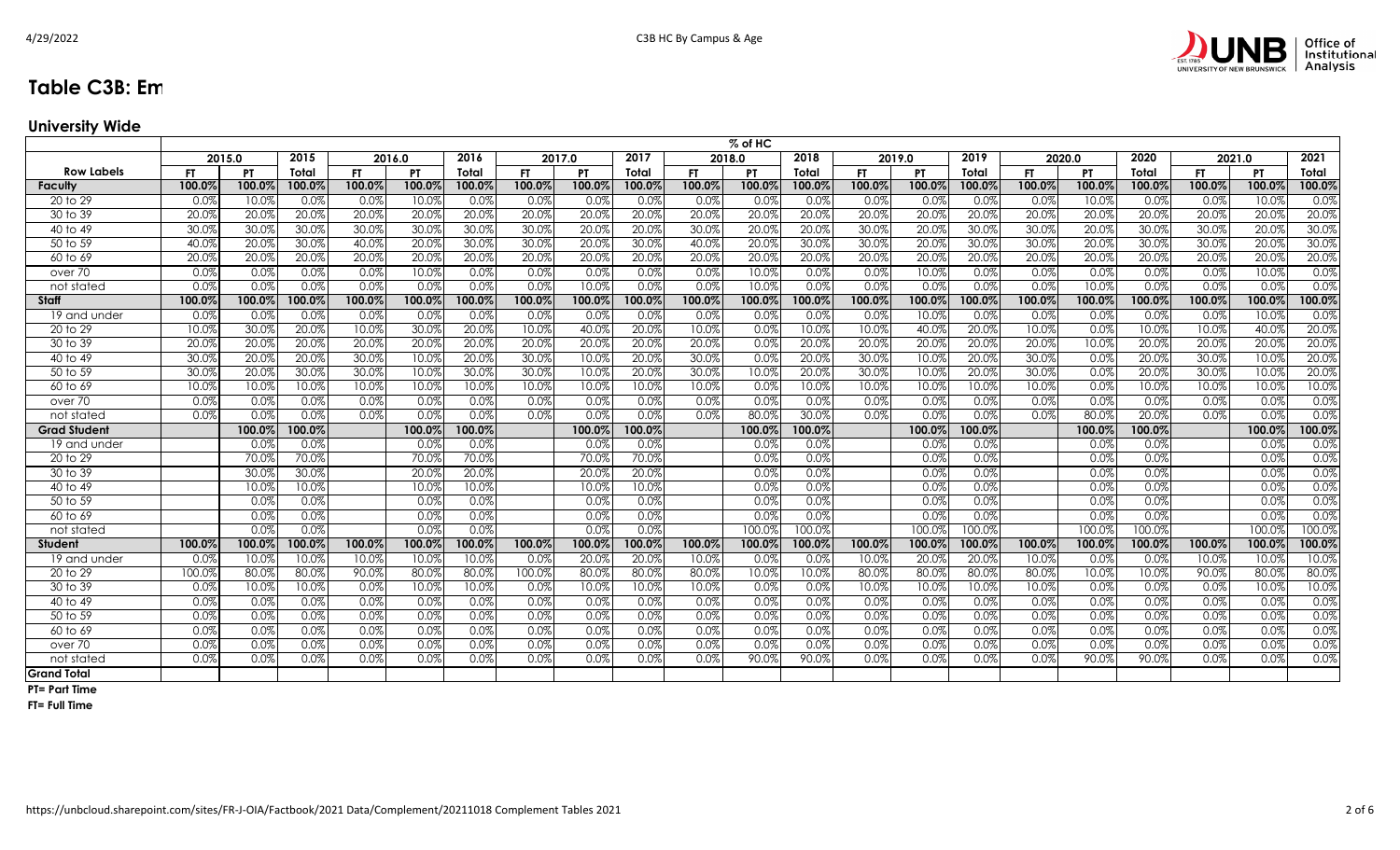

|                     |           |                   |                  |           |                  |                  |           |           |        | Overall Headcount |                          |        |                  |           |        |           |           |        |           |           |                  |
|---------------------|-----------|-------------------|------------------|-----------|------------------|------------------|-----------|-----------|--------|-------------------|--------------------------|--------|------------------|-----------|--------|-----------|-----------|--------|-----------|-----------|------------------|
|                     |           | 2015.0            | 2015             |           | 2016.0           | 2016             |           | 2017.0    | 2017   |                   | 2018.0                   | 2018   |                  | 2019.0    | 2019   |           | 2020.0    | 2020   |           | 2021.0    | 2021             |
| <b>Row Labels</b>   | <b>FT</b> | PT                | Total            | <b>FT</b> | <b>PT</b>        | Total            | <b>FT</b> | <b>PT</b> | Total  | <b>FT</b>         | PT                       | Total  | <b>FT</b>        | <b>PT</b> | Total  | <b>FT</b> | <b>PT</b> | Total  | <b>FT</b> | <b>PT</b> | Total            |
| <b>By Campus</b>    |           |                   |                  |           |                  |                  |           |           |        |                   |                          |        |                  |           |        |           |           |        |           |           |                  |
|                     |           |                   |                  |           |                  |                  |           |           |        |                   | <b>Overall Headcount</b> |        |                  |           |        |           |           |        |           |           |                  |
|                     |           | 2015.0            | 2015             |           | 2016.0           | 2016             |           | 2017.0    | 2017   |                   | 2018.0                   | 2018   |                  | 2019.0    | 2019   |           | 2020.0    | 2020   |           | 2021.0    | 2021             |
| <b>Row Labels</b>   | <b>FT</b> | <b>PT</b>         | Total            | <b>FT</b> | PT               | Total            | <b>FT</b> | <b>PT</b> | Total  | FT.               | <b>PT</b>                | Total  | FT.              | <b>PT</b> | Total  | FT.       | PT        | Total  | FT.       | <b>PT</b> | Total            |
| Fredericton         | 1176.0    | 1877.6            | 3053.6           | 1176.8    | 1830.0           | 3006.8           | 1163.0    | 1925.     | 3088.4 | 1191.0            | 1889.2                   | 3080.2 | 1196.0           | 1921.9    | 3117.9 | 1418.0    | 1687.8    | 3105.8 | 1445.0    | 1543.3    | 2988.3           |
| Faculty             | 486.0     | 254.8             | 740.8            | 481.0     | 218.7            | 699.7            | 480.0     | 261.5     | 741.5  | 476.0             | 236.9                    | 712.9  | 468.0            | 233.7     | 701.7  | 458.0     | 250.1     | 708.1  | 460.0     | 263.8     | 723.8            |
| 20 to 29            | 5.0       | 18.1              | 23.1             | 7.0       | 13.6             | 20.6             | 5.0       | 14.3      | 19.3   | 2.0               | 9.5                      | 11.5   | $\overline{2.0}$ | 10.9      | 12.9   | 2.0       | 15.0      | 17.0   | 2.0       | 15.8      | 17.8             |
| 50 to 59            | 167.0     | 52.8              | 219.8            | 165.0     | 39.8             | 204.8            | 167.C     | 58.4      | 225.4  | 164.0             | 48.2                     | 212.2  | 151.0            | 50.5      | 201.5  | 147.0     | 52.3      | 199.3  | 140.0     | 52.2      | 192.2            |
| 40 to 49            | 139.C     | 62.7              | 201.7            | 136.0     | 54.0             | 190.0            | 135.0     | 49.6      | 184.6  | 136.0             | 41.6                     | 177.6  | 132.0            | 49.0      | 181.0  | 133.0     | 58.7      | 191.7  | 141.0     | 58.2      | 199.2            |
| 30 to 39            | 80.0      | 63.9              | 143.9            | 79.0      | 51.2             | 130.2            | 80.0      | 60.2      | 140.2  | 81.0              | 47.9                     | 128.9  | 86.0             | 57.2      | 143.2  | 82.0      | 52.2      | 134.2  | 77.0      | 60.5      | 137.5            |
| 60 to 69            | 91.0      | 44.2              | 135.2            | 88.0      | 46.2             | 134.2            | 87.0      | 45.4      | 132.4  | 86.0              | 44.3                     | 130.3  | 89.0             | 47.3      | 136.3  | 85.0      | 46.3      | 131.3  | 85.C      | 51.8      | 136.8            |
| over 70             | 4.0       | 13.0              | 17.0             | 6.0       | 14.0             | 20.0             | 6.0       | 12.0      | 18.0   | 7.0               | 12.9                     | 19.9   | $\overline{8.0}$ | 17.8      | 25.8   | 9.0       | 9.8       | 18.8   | 15.0      | 15.8      | 30.8             |
| not stated          |           |                   |                  |           |                  |                  |           | 21.5      | 21.5   |                   | 32.5                     | 32.5   |                  | 1.0       | 1.0    |           | 15.9      | 15.9   |           | 9.5       | 9.5              |
| Staff               | 682.0     | 273.2             | 955.2            | 678.8     | 285.0            | 963.7            | 676.0     | 310.8     | 986.8  | 700.0             | 337.3                    | 1037.3 | 715.0            | 363.6     | 1078.6 | 944.0     | 313.4     | 1257.4 | 971.0     | 298.1     | 1269.1           |
| 19 and under        |           | 5.8               | 5.8              |           | 10.5             | 10.5             |           | 11.8      | 11.8   |                   |                          |        |                  | 29.3      | 29.3   |           | 1.0       | 1.0    |           | 28.6      | 28.6             |
| 20 to 29            | 80.0      | 87.5              | 167.5            | 84.0      | 105.6            | 189.6            | 81.0      | 136.3     | 217.3  | 88.0              | 15.6                     | 103.6  | 95.0             | 136.6     | 231.6  | 114.0     | 15.0      | 129.0  | 125.0     | 117.8     | 242.8            |
| 50 to 59            | 209.0     | 44.2              | 253.2            | 208.0     | 39.3             | 247.3            | 198.C     | 38.0      | 236.0  | 211.0             | 18.5                     | 229.5  | 214.0            | 35.4      | 249.4  | 286.0     | 12.3      | 298.3  | 263.0     | 33.7      | 296.7            |
| 40 to 49            | 195.0     | 41.0              | 236.0            | 190.8     | 38.2             | 229.0            | 181.0     | 40.       | 221.1  | 183.0             | 8.3                      | 191.3  | 184.0            | 41.0      | 225.0  | 250.0     | 12.8      | 262.8  | 266.0     | 38.9      | 304.9            |
| 30 to 39            | 146.0     | 59.3              | 205.3            | 147.0     | 59.3             | 206.3            | 160.0     | 54C       | 214.0  | 162.0             | 4.8                      | 166.8  | 166.0            | 68.9      | 234.9  | 221.0     | 16.3      | 237.3  | 223.0     | 49.7      | 272.7            |
| 60 to 69            | 52.0      | 29.3              | 81.3             | 49.0      | 25.0             | 74.0             | 56.0      | 23.6      | 79.6   | 56.0              | 4.7                      | 60.7   | 56.0             | 44.6      | 100.6  | 73.0      | 7.4       | 80.4   | 93.0      | 25.2      | 118.2            |
| over 70             |           | 6.0               | 6.0              |           | 6.0              | 6.0              |           | 7.0       | 7.0    |                   | 1.1                      | 1.1    |                  | 7.8       | 7.8    |           | 0.9       | 0.9    | 1.0       | 4.2       | 5.2              |
| not stated          |           |                   |                  |           | 1.0              | 1.0              |           |           |        |                   | 284.3                    | 284.3  |                  |           |        |           | 247.7     | 247.7  |           |           |                  |
| <b>Grad Student</b> |           | 476.3             | 476.3            |           | 482.0            | 482.0            |           | 488.1     | 488.1  |                   | 488.7                    | 488.7  |                  | 499.2     | 499.2  |           | 462.3     | 462.3  |           | 466.4     | 466.4            |
| 19 and under        |           |                   |                  |           |                  |                  |           |           |        |                   |                          |        |                  | 4. ا      | 1.4    |           |           |        |           |           |                  |
| 20 to 29            |           | 315.0             | 315.0            |           | 323.7            | 323.7            |           | 342.6     | 342.6  |                   |                          |        |                  | 6.9       | 6.9    |           |           |        |           | 1.1       | 1.1              |
| 50 to 59            |           | 5.1               | 5.1              |           | 5.3              | 5.3              |           | 6.1       | 6.1    |                   |                          |        |                  |           |        |           |           |        |           |           |                  |
| 40 to 49            |           | $\overline{29}$ . | 29.1             |           | 32.1             | 32.1             |           | 32.2      | 32.2   |                   |                          |        |                  | 1.0       | 1.0    |           |           |        |           | 0.8       | 0.8              |
| 30 to 39            |           | 122.1             | 122.1            |           | 118.0            | 118.0            |           | 105.9     | 105.9  |                   |                          |        |                  | 4.0       | 4.0    |           |           |        |           | 1.3       | 1.3              |
| 60 to 69            |           | 5.0               | $\overline{5.0}$ |           | $\overline{3.0}$ | 3.0              |           | 1.3       | 1.3    |                   |                          |        |                  |           |        |           |           |        |           |           |                  |
| not stated          |           |                   |                  |           |                  |                  |           |           |        |                   | 488.7                    | 488.7  |                  | 485.8     | 485.8  |           | 462.3     | 462.3  |           | 463.      | 463.1            |
| <b>Student</b>      | 8.0       | 873.3             | 881.3            | 17.0      | 844.3            | 861.3            | 7.0       | 865.0     | 872.0  | 15.0              | 826.3                    | 841.3  | 13.0             | 825.5     | 838.5  | 16.0      | 661.9     | 677.9  | 14.0      | 515.1     | 529.1            |
| 19 and under        |           | 89.2              | 89.2             | 1.0       | 87.5             | 88.5             |           | 133.2     | 133.2  | 2.0               | 10.7                     | 12.7   | 2.0              | 128.3     | 130.3  | 2.0       | 3.0       | 5.0    | 1.0       | 51.4      | 52.4             |
| 20 to 29            | 8.0       | 723.3             | 731.3            | 16.0      | 693.7            | 709.7            | 7.0       | 660.4     | 667.4  | 12.0              | 59.4                     | 71.4   | 10.0             | 637.7     | 647.7  | 13.0      | 64.3      | 77.3   | 13.0      | 423.9     | 436.9            |
| 50 to 59            |           | 3.0               | 3.0              |           | 1.0              | $\overline{1.0}$ |           | 3.0       | 3.0    |                   |                          |        |                  | 1.5       | 1.5    |           |           |        |           | 1.0       | $\overline{1.0}$ |
| 40 to 49            |           | 13.0              | 13.0             |           | 14.5             | 14.5             |           | 9,4       | 9.4    |                   | 0.6                      | 0.6    |                  | 8.6       | 8.6    |           | 1.0       | 1.0    |           | 4.3       | 4.3              |
| 30 to 39            |           | 43.6              | 43.6             |           | 44.4             | 44.4             |           | 56.9      | 56.9   | 1.0               | 3.1                      | 4.1    | 1.0              | 48.3      | 49.3   | 1.0       | 5.6       | 6.6    |           | 34.5      | 34.5             |
| 60 to 69            |           | 1.2               | 1.2              |           | 2.3              | 2.3              |           | 1.2       | 1.2    |                   |                          |        |                  |           | 1.1    |           |           |        |           |           |                  |
| over 70             |           |                   |                  |           | 1.0              | $\overline{1.0}$ |           | 1.0       | 0.1    |                   |                          |        |                  |           |        |           |           |        |           |           |                  |
| not stated          |           |                   |                  |           |                  |                  |           |           |        |                   | 752.5                    | 752.5  |                  |           |        |           | 588.0     | 588.0  |           |           |                  |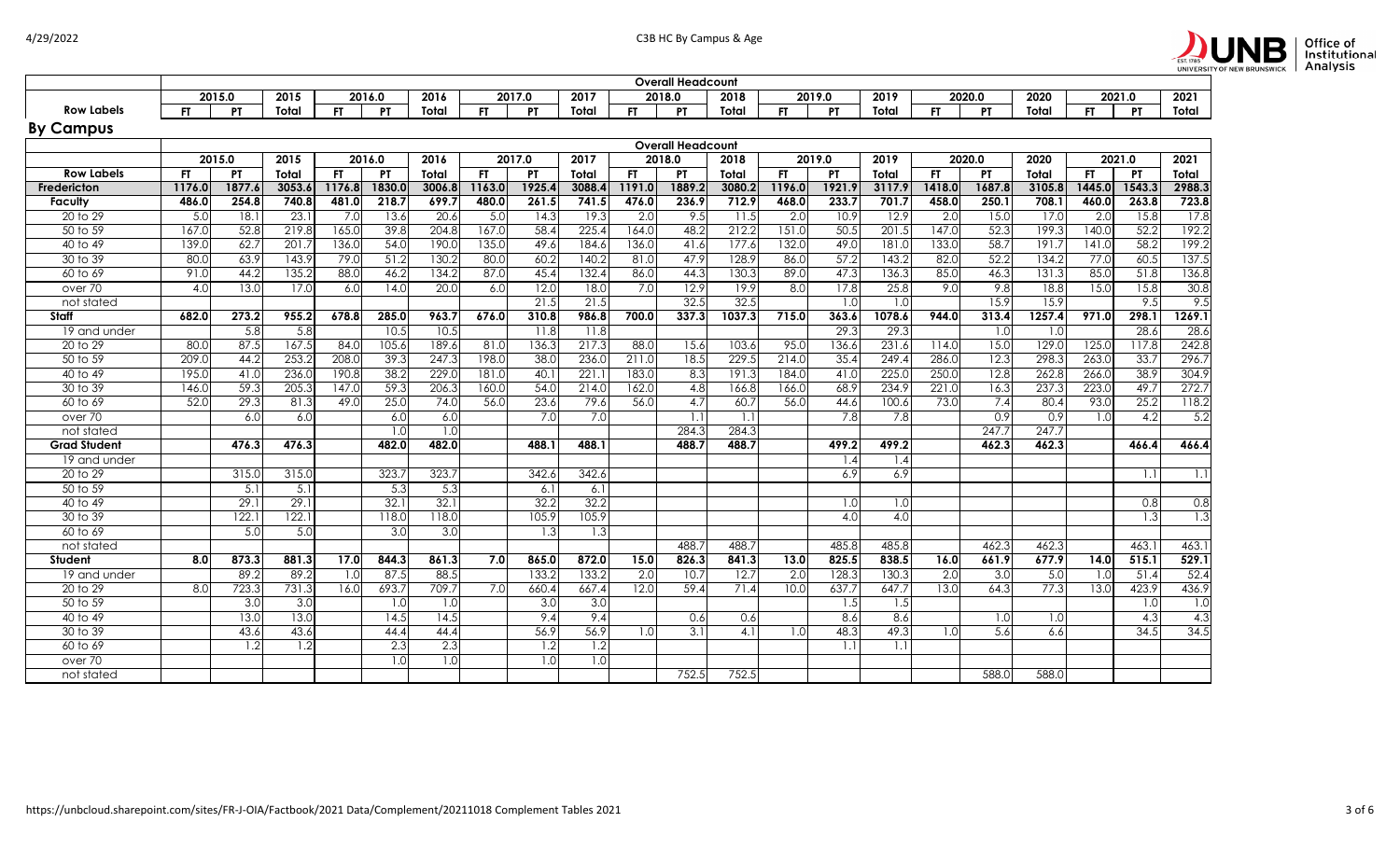

|                     | % of HC<br>2015.0<br>2017.0<br>2017<br>2018<br>2019.0<br>2019<br>2020<br>2021<br>2015<br>2016.0<br>2016<br>2018.0<br>2020.0<br>2021.0 |           |        |           |           |        |           |           |        |           |                 |        |           |           |          |        |           |              |        |           |        |
|---------------------|---------------------------------------------------------------------------------------------------------------------------------------|-----------|--------|-----------|-----------|--------|-----------|-----------|--------|-----------|-----------------|--------|-----------|-----------|----------|--------|-----------|--------------|--------|-----------|--------|
|                     |                                                                                                                                       |           |        |           |           |        |           |           |        |           |                 |        |           |           |          |        |           |              |        |           |        |
| <b>Row Labels</b>   | FT.                                                                                                                                   | PT        | Total  | <b>FT</b> | PT        | Total  | FT.       | <b>PT</b> | Total  | <b>FT</b> | PT              | Total  | <b>FT</b> | P1        | Total    | FT     | P1        | Total        | FT.    | PT        | Total  |
| <b>By Campus</b>    |                                                                                                                                       |           |        |           |           |        |           |           |        |           |                 |        |           |           |          |        |           |              |        |           |        |
|                     |                                                                                                                                       |           |        |           |           |        |           |           |        |           | % Of Overall HC |        |           |           |          |        |           |              |        |           |        |
|                     | 2015.0                                                                                                                                |           | 2015   |           | 2016.0    | 2016   |           | 2017.0    | 2017   | 2018.0    |                 | 2018   |           | 2019.0    | 2019     | 2020.0 |           | 2020         |        | 2021.0    | 2021   |
| <b>Row Labels</b>   | FT.                                                                                                                                   | <b>PT</b> | Total  | FT        | <b>PT</b> | Total  | FT.       | <b>PT</b> | Total  | <b>FT</b> | PT.             | Total  | <b>FT</b> | <b>PT</b> | Total    | FT.    | PT        | <b>Total</b> | FT.    | <b>PT</b> | Total  |
| Fredericton         |                                                                                                                                       |           |        |           |           |        |           |           |        |           |                 |        |           |           |          |        |           |              |        |           |        |
| <b>Faculty</b>      | 100.0%                                                                                                                                | 100.0%    | 100.0% | 100.0%    | 100.0%    | 100.0% | 100.0%    | 100.0%    | 100.0% | 100.0%    | 100.0%          | 100.0% | 100.0%    | 100.0%    | 100.0%   | 100.0% | 100.0%    | 100.0%       | 100.0% | 100.0%    | 100.0% |
| 20 to 29            | 0.0%                                                                                                                                  | 10.0%     | 0.0%   | 0.0%      | 10.0%     | 0.0%   | 0.0%      | 10.0%     | 0.0%   | 0.0%      | 0.09            | 0.0%   | 0.0%      | 0.09      | 0.0%     | 0.0%   | 10.0%     | 0.0%         | 0.0%   | 10.0%     | 0.0%   |
| 50 to 59            | 30.0%                                                                                                                                 | 20.0%     | 30.0%  | 30.0%     | 20.0%     | 30.0%  | 30.0%     | 20.0%     | 30.0%  | 30.0%     | 20.0%           | 30.0%  | 30.0%     | 20.0%     | 30.0%    | 30.0%  | 20.0%     | 30.0%        | 30.0%  | 20.0%     | 30.0%  |
| 40 to 49            | 30.0%                                                                                                                                 | 20.0%     | 30.0%  | 30.09     | 20.0%     | 30.0%  | 30.0%     | 20.0%     | 20.0%  | 30.0%     | 20.0%           | 20.0%  | 30.0%     | 20.09     | 30.0%    | 30.0%  | 20.0%     | 30.0%        | 30.0%  | 20.0%     | 30.0%  |
| 30 to 39            | 20.0%                                                                                                                                 | 30.0%     | 20.0%  | 20.0%     | 20.0%     | 20.0%  | 20.0%     | 20.0%     | 20.0%  | 20.0%     | 20.0%           | 20.0%  | 20.0%     | 20.0%     | 20.0%    | 20.0%  | 20.0%     | 20.0%        | 20.0%  | 20.0%     | 20.0%  |
| 60 to 69            | 20.0%                                                                                                                                 | 20.0%     | 20.0%  | 20.09     | 20.0%     | 20.0%  | 20.0%     | 20.0%     | 20.0%  | 20.0%     | 20.0%           | 20.0%  | 20.0%     | 20.09     | 20.0%    | 20.0%  | 20.0%     | 20.0%        | 20.0%  | 20.0%     | 20.0%  |
| over 70             | 0.0%                                                                                                                                  | 10.0%     | 0.0%   | 0.0%      | 10.0%     | 0.0%   | 0.0%      | 0.0%      | 0.0%   | 0.0%      | 10.0%           | 0.0%   | 0.0%      | 10.0%     | 0.0%     | 0.0%   | 0.0%      | 0.0%         | 0.0%   | 10.0%     | 0.0%   |
| not stated          | 0.0%                                                                                                                                  | 0.0%      | 0.0%   | 0.0%      | 0.0%      | 0.0%   | 0.0%      | 10.0%     | 0.0%   | 0.0%      | 10.0%           | 0.0%   | 0.0%      | 0.0%      | 0.0%     | 0.0%   | 10.0%     | 0.0%         | 0.0%   | 0.0%      | 0.0%   |
| <b>Staff</b>        | 100.0%                                                                                                                                | 100.0%    | 100.0% | 100.0%    | 100.0%    | 100.0% | 100.0%    | 100.0%    | 100.0% | 100.0%    | 100.0%          | 100.0% | 100.0%    | 100.0%    | 100.0%   | 100.0% | $100.0\%$ | $100.0\%$    | 100.0% | 100.0%    | 100.0% |
| 19 and under        | 0.0%                                                                                                                                  | 0.0%      | 0.0%   | 0.09      | 0.0%      | 0.0%   | 0.0%      | 0.0%      | 0.0%   | 0.0%      | 0.0%            | 0.0%   | 0.0%      | 10.09     | 0.0%     | 0.0%   | 0.0%      | 0.0%         | 0.0%   | 10.0%     | 0.0%   |
| 20 to 29            | 10.0%                                                                                                                                 | 30.0%     | 20.0%  | 10.0%     | 40.0%     | 20.0%  | 10.0%     | 40.0%     | 20.0%  | 10.0%     | 0.0%            | 10.0%  | 10.0%     | 40.0%     | 20.0%    | 10.0%  | 0.0%      | 10.0%        | 10.0%  | 40.0%     | 20.0%  |
| 50 to 59            | 30.0%                                                                                                                                 | 20.0%     | 30.0%  | 30.09     | 10.0%     | 30.0%  | 30.0%     | 10.0%     | 20.0%  | 30.0%     | 10.0%           | 20.0%  | 30.0%     | 10.09     | 20.0%    | 30.0%  | 0.0%      | 20.0%        | 30.0%  | 10.0%     | 20.0%  |
| 40 to 49            | 30.0%                                                                                                                                 | 20.0%     | 20.0%  | 30.0%     | 10.0%     | 20.0%  | 30.0%     | 10.0%     | 20.0%  | 30.0%     | 0.0%            | 20.0%  | 30.0%     | 10.09     | 20.0%    | 30.0%  | 0.0%      | 20.0%        | 30.0%  | 10.0%     | 20.0%  |
| 30 to 39            | 20.0%                                                                                                                                 | 20.0%     | 20.0%  | 20.09     | 20.0%     | 20.0%  | 20.0%     | 20.0%     | 20.0%  | 20.0%     | 0.0%            | 20.0%  | 20.0%     | 20.09     | 20.0%    | 20.0%  | 10.0%     | 20.0%        | 20.0%  | 20.0%     | 20.0%  |
| 60 to 69            | 10.0%                                                                                                                                 | 10.0%     | 10.0%  | 10.0%     | 10.0%     | 10.0%  | 10.0%     | 10.0%     | 10.0%  | 10.0%     | 0.0%            | 10.0%  | 10.0%     | 10.09     | 10.0%    | 10.0%  | 0.0%      | 10.0%        | 10.0%  | 10.0%     | 10.0%  |
| over 70             | 0.0%                                                                                                                                  | 0.0%      | 0.0%   | 0.0%      | 0.0%      | 0.0%   | 0.0%      | 0.0%      | 0.0%   | 0.0%      | 0.0%            | 0.0%   | 0.0%      | 0.09      | 0.0%     | 0.0%   | 0.0%      | 0.0%         | 0.0%   | 0.0%      | 0.0%   |
| not stated          | 0.0%                                                                                                                                  | 0.0%      | 0.0%   | 0.0%      | 0.0%      | 0.0%   | 0.0%      | 0.0%      | 0.0%   | 0.0%      | 80.0%           | 30.0%  | 0.0%      | 0.0%      | 0.0%     | 0.0%   | 80.0%     | 20.0%        | 0.0%   | 0.0%      | 0.0%   |
| <b>Grad Student</b> |                                                                                                                                       | 100.0%    | 100.0% |           | 100.0%    | 100.0% |           | 100.0%    | 100.0% |           | 100.0%          | 100.0% |           | 100.09    | 100.0%   |        | 100.0%    | 100.0%       |        | 100.0%    | 100.0% |
| 19 and under        |                                                                                                                                       | 0.0%      | 0.0%   |           | 0.0%      | 0.0%   |           | 0.0%      | 0.0%   |           | 0.0%            | 0.0%   |           | 0.0%      | 0.0%     |        | 0.0%      | 0.0%         |        | 0.0%      | 0.0%   |
| 20 to 29            |                                                                                                                                       | 70.0%     | 70.0%  |           | 70.0%     | 70.0%  |           | 70.0%     | 70.0%  |           | 0.0%            | 0.0%   |           | 0.09      | 0.0%     |        | 0.0%      | 0.0%         |        | 0.0%      | 0.0%   |
| 50 to 59            |                                                                                                                                       | 0.0%      | 0.0%   |           | 0.0%      | 0.0%   |           | 0.0%      | 0.0%   |           | 0.0%            | 0.0%   |           | 0.0%      | 0.0%     |        | 0.0%      | 0.0%         |        | 0.0%      | 0.0%   |
| 40 to 49            |                                                                                                                                       | 10.0%     | 10.0%  |           | 10.0%     | 10.0%  |           | 10.0%     | 10.0%  |           | 0.0%            | 0.0%   |           | 0.0%      | 0.0%     |        | 0.0%      | 0.0%         |        | 0.0%      | 0.0%   |
| 30 to 39            |                                                                                                                                       | 30.0%     | 30.0%  |           | 20.0%     | 20.0%  |           | 20.0%     | 20.0%  |           | 0.0%            | 0.0%   |           | 0.0%      | 0.0%     |        | 0.0%      | 0.0%         |        | 0.0%      | 0.0%   |
| 60 to 69            |                                                                                                                                       | 0.0%      | 0.0%   |           | 0.0%      | 0.0%   |           | 0.0%      | 0.0%   |           | 0.0%            | 0.0%   |           | 0.09      | 0.0%     |        | 0.0%      | 0.0%         |        | 0.0%      | 0.0%   |
| not stated          |                                                                                                                                       | 0.0%      | 0.0%   |           | 0.0%      | 0.0%   |           | 0.0%      | 0.0%   |           | 100.0%          | 100.0% |           | 100.09    | 100.0%   |        | 100.0%    | 100.0%       |        | 100.0%    | 100.0% |
| Student             | 100.0%                                                                                                                                | 100.0%    | 100.0% | 100.0%    | 100.0%    | 100.0% | $100.0\%$ | 100.0%    | 100.0% | 100.0%    | 100.0%          | 100.0% | 100.0%    | 100.07    | 100.0%   | 100.0% | $100.0\%$ | 100.0%       | 100.0% | 100.0%    | 100.0% |
| 19 and under        | 0.0%                                                                                                                                  | 10.0%     | 10.0%  | 10.0%     | 10.0%     | 10.0%  | 0.0%      | 20.0%     | 20.0%  | 10.0%     | 0.0%            | 0.0%   | 20.0%     | 20.0%     | 20.0%    | 10.0%  | 0.0%      | 0.0%         | 10.0%  | 10.0%     | 10.0%  |
| 20 to 29            | 100.0%                                                                                                                                | 80.0%     | 80.0%  | 90.0%     | 80.0%     | 80.0%  | 100.0%    | 80.0%     | 80.0%  | 80.0%     | 10.0%           | 10.0%  | 80.0%     | 80.09     | 80.0%    | 80.0%  | 10.0%     | 10.0%        | 90.0%  | 80.0%     | 80.0%  |
| 50 to 59            | 0.0%                                                                                                                                  | 0.0%      | 0.0%   | 0.0%      | 0.0%      | 0.0%   | 0.0%      | 0.0%      | 0.0%   | 0.0%      | 0.0%            | 0.0%   | 0.0%      | 0.0%      | 0.0%     | 0.0%   | 0.0%      | 0.0%         | 0.0%   | 0.0%      | 0.0%   |
| 40 to 49            | 0.0%                                                                                                                                  | 0.0%      | 0.0%   | 0.0%      | 0.0%      | 0.0%   | 0.0%      | 0.0%      | 0.0%   | 0.0%      | 0.0%            | 0.0%   | 0.0%      | 0.0%      | 0.0%     | 0.0%   | 0.0%      | 0.0%         | 0.0%   | 0.0%      | 0.0%   |
| 30 to 39            | 0.0%                                                                                                                                  | 0.0%      | 0.0%   | 0.0%      | 10.0%     | 10.0%  | 0.0%      | 10.0%     | 10.0%  | 10.0%     | 0.0%            | 0.0%   | 10.0%     | 10.09     | $10.0\%$ | 10.0%  | 0.0%      | 0.0%         | 0.0%   | 10.0%     | 10.0%  |
| 60 to 69            | 0.0%                                                                                                                                  | 0.0%      | 0.0%   | 0.0%      | 0.0%      | 0.0%   | 0.0%      | 0.0%      | 0.0%   | 0.0%      | 0.0%            | 0.0%   | 0.0%      | 0.0%      | 0.0%     | 0.0%   | 0.0%      | 0.0%         | 0.0%   | 0.0%      | 0.0%   |
| over 70             | 0.0%                                                                                                                                  | 0.0%      | 0.0%   | 0.0%      | 0.0%      | 0.0%   | 0.0%      | 0.0%      | 0.0%   | 0.0%      | 0.0%            | 0.0%   | 0.0%      | 0.09      | 0.0%     | 0.0%   | 0.0%      | 0.0%         | 0.0%   | 0.0%      | 0.0%   |
| not stated          | 0.0%                                                                                                                                  | 0.0%      | 0.0%   | 0.0%      | 0.0%      | 0.0%   | 0.0%      | 0.0%      | 0.0%   | 0.0%      | 90.0%           | 90.0%  | 0.0%      | 0.0%      | 0.0%     | 0.0%   | 90.0%     | 90.0%        | 0.0%   | 0.0%      | 0.0%   |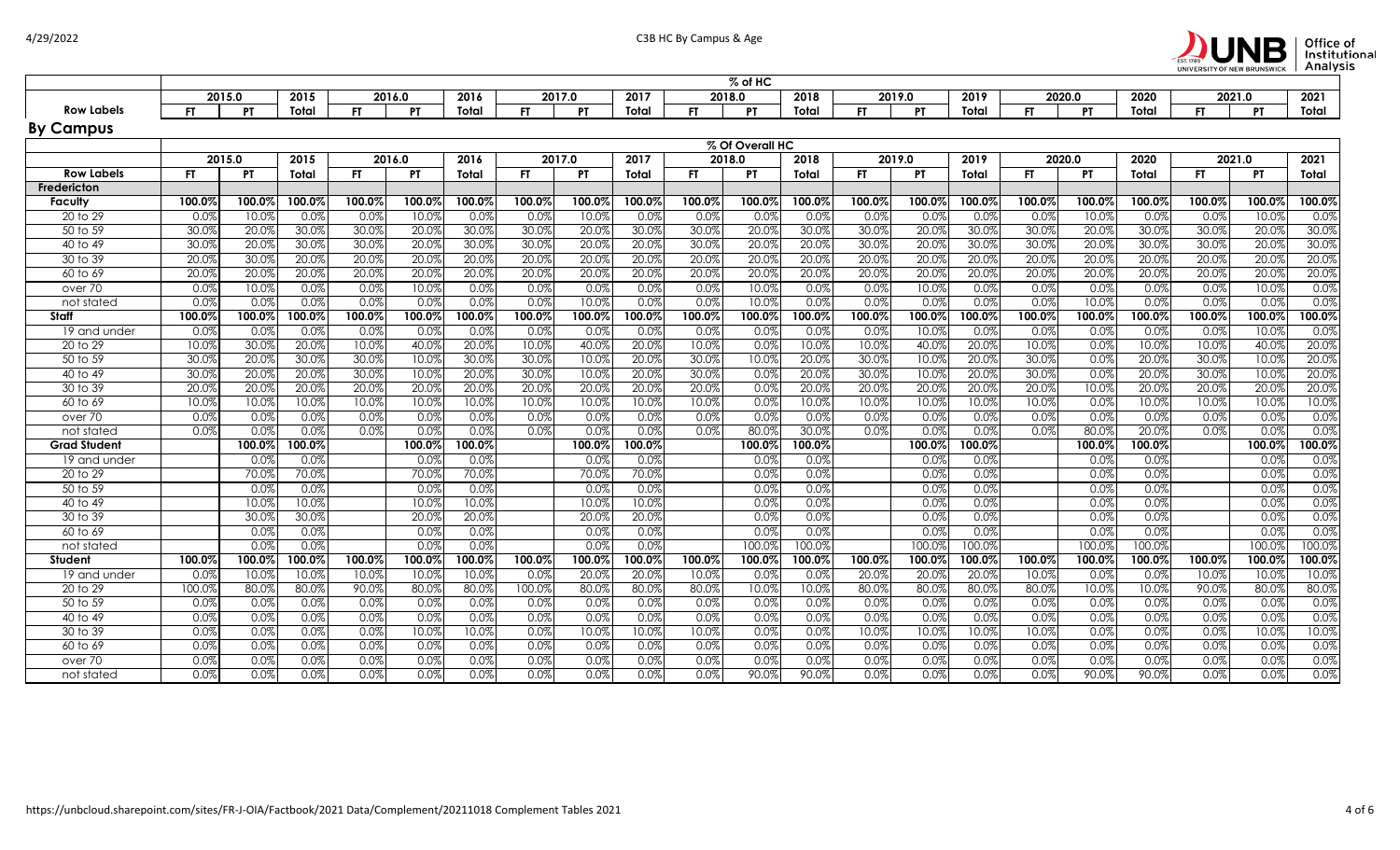

|                       | <b>Overall Headcount</b><br>2015<br>2016<br>2017<br>2019<br>2020<br>2015.0<br>2016.0<br>2017.0<br>2018.0<br>2018<br>2019.0<br>2020.0<br>2021.0 |                   |        |           |                  |        |           |           |        |        |           |        |        |                  |        |        |                   |        |           |                   |        |
|-----------------------|------------------------------------------------------------------------------------------------------------------------------------------------|-------------------|--------|-----------|------------------|--------|-----------|-----------|--------|--------|-----------|--------|--------|------------------|--------|--------|-------------------|--------|-----------|-------------------|--------|
|                       |                                                                                                                                                |                   |        |           |                  |        |           |           |        |        |           |        |        |                  |        |        |                   |        |           |                   | 2021   |
| <b>Row Labels</b>     | <b>FT</b>                                                                                                                                      | <b>PT</b>         | Total  | <b>FT</b> | <b>PT</b>        | Total  | <b>FT</b> | <b>PT</b> | Total  | FT.    | <b>PT</b> | Total  | FT.    | <b>PT</b>        | Total  | FT.    | <b>PT</b>         | Total  | <b>FT</b> | <b>PT</b>         | Total  |
| Saint John            | 244.0                                                                                                                                          | 385.4             | 629.4  | 230.2     | 360.6            | 590.8  | 224.0     | 353.8     | 577.8  | 216.0  | 347.3     | 563.3  | 224.0  | 373.6            | 597.6  | 270.0  | 338.2             | 608.2  | 281.0     | 313.7             | 594.7  |
| Faculty               | 138.0                                                                                                                                          | 94.2              | 232.2  | 133.0     | 82.4             | 215.4  | 129.0     | 86.9      | 215.9  | 126.0  | 88.0      | 214.0  | 130.0  | 85.9             | 215.9  | 134.0  | 81.6              | 215.6  | 137.0     | 86.9              | 223.9  |
| 20 to 29              | 3.0                                                                                                                                            | $\overline{3.8}$  | 6.8    | 5.0       | 4.1              | 9.1    | 4.0       | 1.5       | 5.5    | 2.0    | 3.0       | 5.0    | 1.0    | $\overline{3.2}$ | 4.2    | 1.0    | 2.0               | 3.0    | 1.0       | 2.0               | 3.0    |
| 50 to 59              | 52.0                                                                                                                                           | 23.0              | 75.0   | 50.0      | 17.3             | 67.3   | 42.0      | 15.5      | 57.5   | 47.0   | 15.9      | 62.9   | 45.0   | 16.0             | 61.0   | 45.0   | 18.4              | 63.4   | 45.0      | 20.8              | 65.8   |
| $\overline{40}$ to 49 | 34.0                                                                                                                                           | 25.3              | 59.3   | 29.0      | 22.5             | 51.5   | 28.0      | 21.4      | 49.4   | 24.0   | 19.3      | 43.3   | 28.0   | 26.1             | 54.1   | 27.0   | 20.5              | 47.5   | 23.0      | 22.3              | 45.3   |
| 30 to 39              | 20.0                                                                                                                                           | 21.9              | 41.9   | 21.0      | 20.3             | 41.3   | 23.0      | 21.0      | 44.0   | 23.0   | 21.4      | 44.4   | 23.0   | 18.9             | 41.9   | 26.0   | 15.8              | 41.8   | 32.0      | 17.8              | 49.8   |
| 60 to 69              | 29.0                                                                                                                                           | 17.2              | 46.2   | 26.0      | 14.2             | 40.2   | 28.0      | 17.0      | 45.0   | 25.0   | 12.4      | 37.4   | 29.0   | 17.8             | 46.8   | 31.0   | 15.9              | 46.9   | 31.0      | 18.1              | 49.1   |
| over 70               |                                                                                                                                                | 3.0               | 3.0    | 2.0       | 4.0              | 6.0    | 4.0       | 3.0       | 7.0    | 5.0    | 4.0       | 9.0    | 4.0    | 3.0              | 7.0    | 4.0    | 3.0               | 7.0    | 5.0       | 3.0               | 8.0    |
| not stated            |                                                                                                                                                |                   |        |           |                  |        |           | 7.5       | 7.5    |        | 12.0      | 12.0   |        | 1.0              | 1.0    |        | 6.0               | 6.0    |           | 3.0               | 3.0    |
| Staff                 | 104.0                                                                                                                                          | 64.5              | 168.5  | 93.2      | 53.3             | 146.6  | 94.0      | 46.1      | 140.1  | 88.0   | 60.2      | 148.2  | 93.0   | 86.5             | 179.5  | 136.0  | 56.3              | 192.3  | 144.0     | 63.3              | 207.3  |
| 19 and under          |                                                                                                                                                |                   |        |           | 1.2              | 1.2    |           |           |        |        |           |        |        | 4.0              | 4.0    |        |                   |        |           | 2.0               | 2.0    |
| 20 to 29              | 13.0                                                                                                                                           | 10.5              | 23.5   | 8.0       | 12.0             | 20.0   | 12.0      | 8.4       | 20.4   | 10.0   |           | 10.0   | 17.0   | 25.3             | 42.3   | 18.0   | 1.0               | 19.0   | 22.0      | 17.5              | 39.5   |
| 50 to 59              | 37.0                                                                                                                                           | 16.0              | 53.0   | 32.0      | 7.5              | 39.5   | 28.0      | 7.0       | 35.0   | 24.0   | 7.0       | 31.0   | 28.0   | 13.0             | 41.0   | 42.0   | 5.0               | 47.0   | 43.0      | $\overline{11.7}$ | 54.7   |
| 40 to 49              | 27.0                                                                                                                                           | 12.2              | 39.2   | 24.2      | 11.8             | 36.0   | 28.0      | 10.9      | 38.9   | 29.0   | 4.7       | 33.7   | 23.0   | 18.5             | 41.5   | 37.0   | 0.7               | 37.7   | 39.0      | 12.7              | 51.7   |
| 30 to 39              | 20.0                                                                                                                                           | 14.3              | 34.3   | 22.0      | 10.7             | 32.7   | 20.0      | 7.5       | 27.5   | 19.0   | 2.6       | 21.6   | 21.0   | 12.0             | 33.0   | 32.0   | 6.9               | 38.9   | 36.0      | 11.4              | 47.4   |
| 60 to 69              | 7.0                                                                                                                                            | 9.4               | 16.4   | 7.0       | 6.2              | 13.2   | 6.0       | 9.4       | 15.4   | 6.0    | 2.0       | 8.0    | 4.0    | 6.7              | 10.7   | 7.0    | 4.0               | 11.0   | 4.0       | 4.9               | 8.9    |
| over 70               |                                                                                                                                                | $\overline{2.0}$  | 2.0    |           | 4.0              | 4.0    |           | 3.0       | 3.0    |        |           |        |        | 7.0              | 7.0    |        | 1.0               | 1.0    |           | 3.0               | 3.0    |
| not stated            |                                                                                                                                                |                   |        |           |                  |        |           |           |        |        | 43.8      | 43.8   |        |                  |        |        | $\overline{37.7}$ | 37.7   |           |                   |        |
| <b>Grad Student</b>   |                                                                                                                                                | 49.9              | 49.9   |           | 38.6             | 38.6   |           | 46.9      | 46.9   |        | 57.6      | 57.6   |        | 50.6             | 50.6   |        | 68.4              | 68.4   |           | 68.8              | 68.8   |
| 20 to 29              |                                                                                                                                                | 34.9              | 34.9   |           | 30.0             | 30.0   |           | 33.8      | 33.8   |        |           |        |        | 3.1              | 3.1    |        |                   |        |           | $\overline{3.0}$  | 3.0    |
| 50 to 59              |                                                                                                                                                | 1.0               | 1.0    |           |                  |        |           |           |        |        |           |        |        |                  |        |        |                   |        |           |                   |        |
| 40 to 49              |                                                                                                                                                | 0.3               | 0.3    |           | 1.3              | 1.3    |           | 3.2       | 3.2    |        |           |        |        |                  |        |        |                   |        |           |                   |        |
| 30 to 39              |                                                                                                                                                | $\overline{13.8}$ | 13.8   |           | 7.2              | 7.2    |           | 9.9       | 9.9    |        |           |        |        |                  |        |        |                   |        |           | 2.3               | 2.3    |
| not stated            |                                                                                                                                                |                   |        |           |                  |        |           |           |        |        | 57.6      | 57.6   |        | 47.5             | 47.5   |        | 68.4              | 68.4   |           | 63.5              | 63.5   |
| Student               | 2.0                                                                                                                                            | 176.7             | 178.7  | 4.0       | 186.3            | 190.3  | 1.0       | 173.9     | 174.9  | 2.0    | 141.5     | 143.5  | 1.0    | 150.6            | 151.6  |        | 132.0             | 132.0  |           | 94.6              | 94.6   |
| 19 and under          |                                                                                                                                                | 20.0              | 20.0   | 1.0       | 26.8             | 27.8   |           | 27.0      | 27.0   |        | 2.0       | 2.0    |        | 25.0             | 25.0   |        | 2.0               | 2.0    |           | 12.0              | 12.0   |
| 20 to 29              | 2.0                                                                                                                                            | 143.2             | 145.2  | 3.0       | 142.5            | 145.5  | 1.0       | 127.8     | 128.8  | 2.0    | 5.9       | 7.9    | 1.0    | 105.4            | 106.4  |        | 11.0              | 11.0   |           | 72.8              | 72.8   |
| 50 to 59              |                                                                                                                                                |                   |        |           | 0.0              | 0.0    |           | 0.0       | 0.0    |        |           |        |        | 3.0              | 3.0    |        |                   |        |           |                   |        |
| 40 to 49              |                                                                                                                                                | 1.4               | 1.4    |           | $\overline{8.0}$ | 8.0    |           | 6.2       | 6.2    |        |           |        |        | 2.7              | 2.7    |        | 1.0               | 1.0    |           | 2.2               | 2.2    |
| 30 to 39              |                                                                                                                                                | 12.0              | 12.0   |           | 8.8              | 8.8    |           | 12.8      | 12.8   |        |           |        |        | 13.0             | 13.0   |        |                   |        |           | 7.6               | 7.6    |
| 60 to 69              |                                                                                                                                                |                   |        |           |                  |        |           | 0.0       | 0.0    |        |           |        |        | 1.5              | 1.5    |        |                   |        |           |                   |        |
| <b>Grand Total</b>    | 1420.0                                                                                                                                         | 2263.0            | 3683.0 | 1407.0    | 2190.6           | 3597.6 | 1387.0    | 2279.2    | 3666.2 | 1407.0 | 2236.5    | 3643.5 | 1420.0 | 2295.5           | 3715.5 | 1688.0 | 2026.0            | 3714.0 | 1726.0    | 1857.0            | 3583.0 |

**FT= Full Time**

**PT= Part Time**